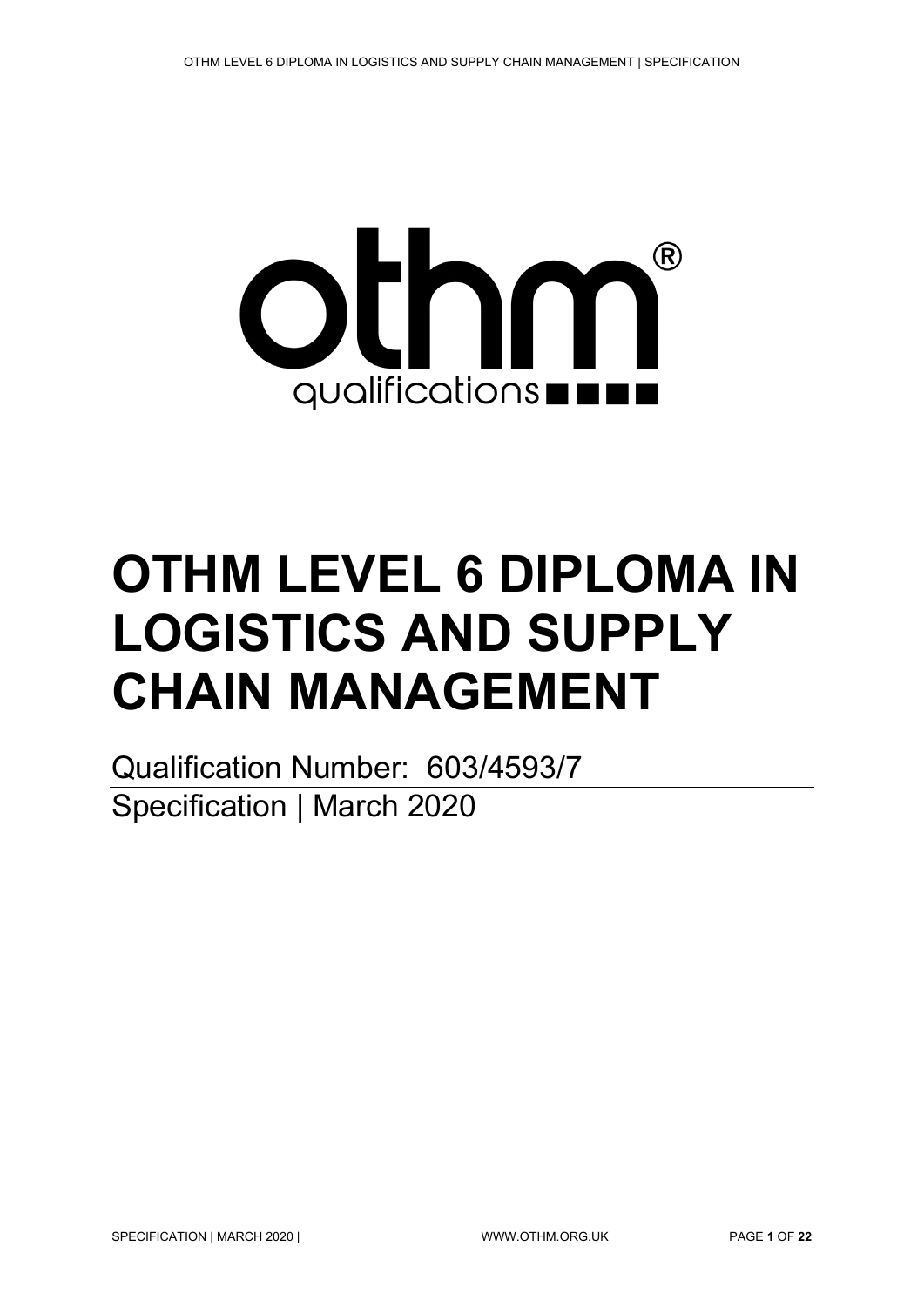# **TABLE OF CONTENTS**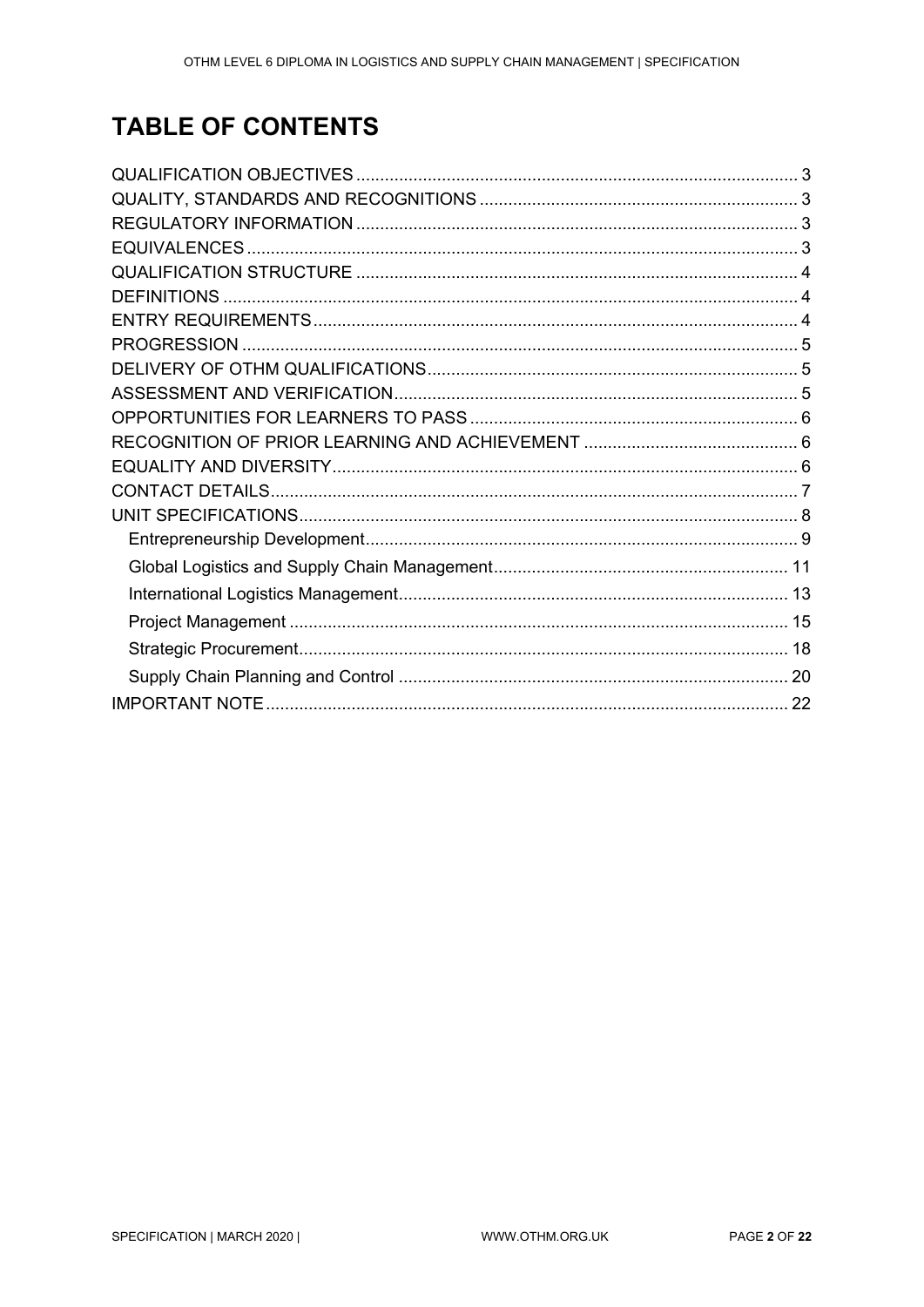# <span id="page-2-0"></span>**QUALIFICATION OBJECTIVES**

The objective of the OTHM Level 6 Diploma in Logistics and Supply Chain Management qualification is to provide learners with the knowledge and skills required by a middle or senior manager in an organisation, and who may be involved in managing organisational logistics and supply chain.

# <span id="page-2-1"></span>**QUALITY, STANDARDS AND RECOGNITIONS**

OTHM Qualifications are approved and regulated by Ofqual (Office of Qualifications and Examinations Regulation). Visit register of [Regulated Qualifications.](http://register.ofqual.gov.uk/)

OTHM has progression arrangement with several UK universities that acknowledges the ability of learners after studying Level 3-7 qualifications to be considered for advanced entry into corresponding degree year/top up and Master's/top-up programmes.

| <b>Qualification Title</b>            | OTHM Level 6 Diploma in Logistics and Supply Chain |
|---------------------------------------|----------------------------------------------------|
|                                       | Management                                         |
| Ofqual Ref. No.                       | 603/4593/7                                         |
| <b>Regulation Start Date</b>          | 14/05/2019                                         |
| <b>Operational Start Date</b>         | 21/05/2019                                         |
| Duration                              | 1 Year                                             |
| <b>Total Credit Value</b>             | 120 Credits                                        |
| <b>Total Qualification Time (TQT)</b> | 1200 Hours                                         |
| <b>Guided Learning Hours (GLH)</b>    | 480 Hours                                          |
| Sector Subject Area (SSA)             | 04.3 Transportation operations and maintenance.    |
| <b>Overall Grading Type</b>           | Pass / Fail                                        |
| <b>Assessment Methods</b>             | Coursework                                         |
| Language of Assessment                | English                                            |

# <span id="page-2-2"></span>**REGULATORY INFORMATION**

# <span id="page-2-3"></span>**EQUIVALENCES**

OTHM qualifications at RQF Level 6 represent practical knowledge, skills, capabilities and competences that are assessed in academic terms as being equivalent to Bachelor's Degrees with Honours, Bachelor's Degrees, Professional Graduate Certificate in Education (PGCE), Graduate Diplomas and Graduate Certificates.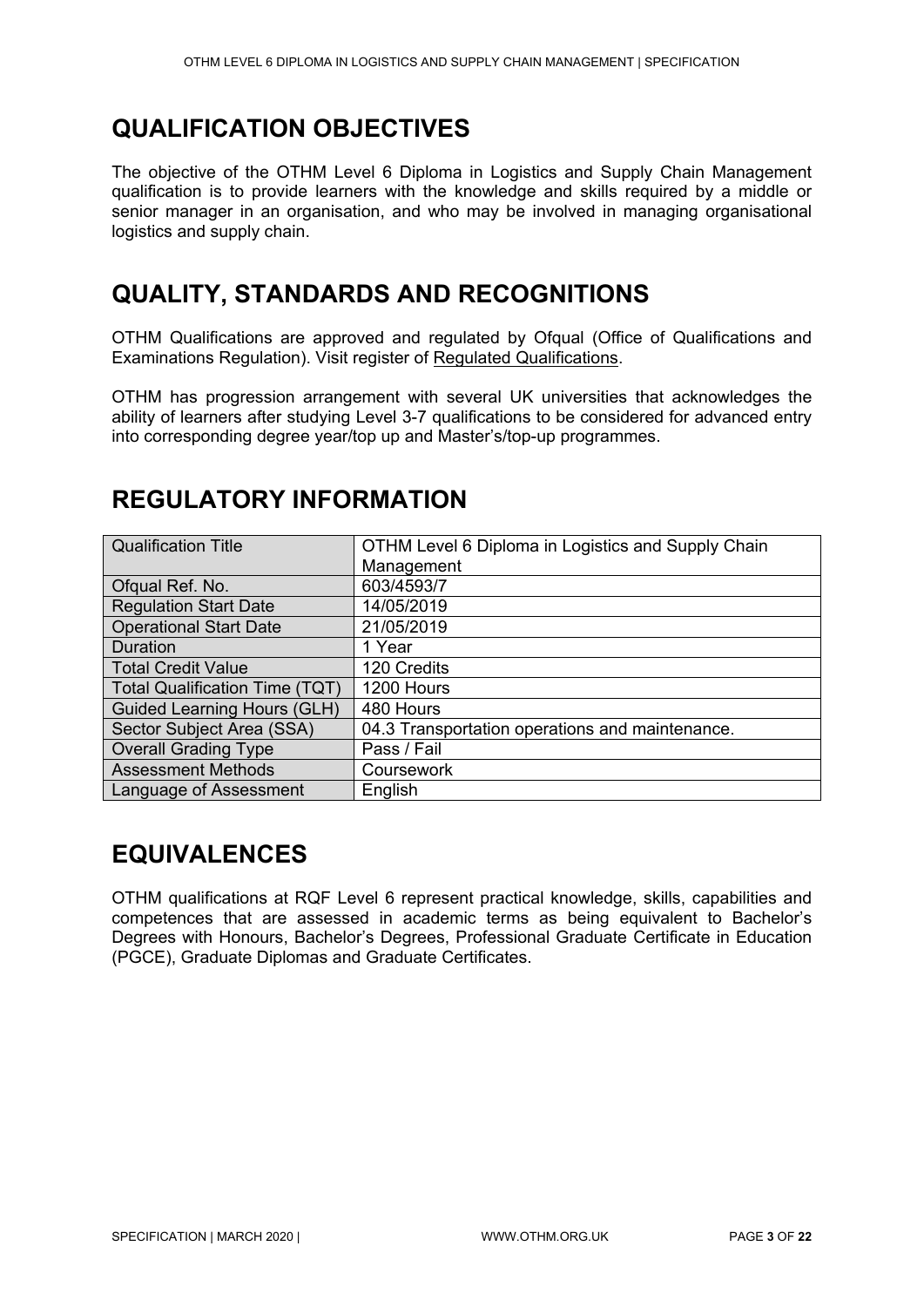# <span id="page-3-0"></span>**QUALIFICATION STRUCTURE**

The OTHM Level 6 Diploma in Logistics and Supply Chain Management consists of 6 mandatory units for a combined total of 120 credits, 1200 hours Total Qualification Time (TQT) and 480 Guided Learning Hours (GLH) for the completed qualification.

| Unit Ref. No. | <b>Unit title</b>                   | <b>Credit</b> | <b>ECTS</b> | <b>GLH</b> | <b>TQT</b> |
|---------------|-------------------------------------|---------------|-------------|------------|------------|
| A/617/6087    | <b>Entrepreneurship Development</b> | 20            | 10          | 80         | 200        |
| F/617/6088    | Global Logistics and Supply Chain   | 20            | 10          | 80         | 200        |
|               | Management                          |               |             |            |            |
| J/617/6089    | International Logistics Management  | 20            | 10          | 80         | 200        |
| A/617/6090    | <b>Project Management</b>           | 20            | 10          | 80         | 200        |
| F/617/6091    | <b>Strategic Procurement</b>        | 20            | 10          | 80         | 200        |
| J/617/6092    | Supply Chain Planning and Control   | 20            | 10          | 80         | 200        |

# <span id="page-3-1"></span>**DEFINITIONS**

**Total Qualification Time (TQT)** is the number of notional hours which represents an estimate of the total amount of time that could reasonably be expected to be required in order for a Learner to achieve and demonstrate the achievement of the level of attainment necessary for the award of a qualification.

*Total Qualification Time is comprised of the following two elements –*

- *a) the number of hours which an awarding organisation has assigned to a qualification for Guided Learning, and*
- *b) an estimate of the number of hours a Learner will reasonably be likely to spend in preparation, study or any other form of participation in education or training, including assessment, which takes place as directed by – but, unlike Guided Learning, not under the Immediate Guidance or Supervision of – a lecturer, supervisor, tutor or other appropriate provider of education or training.*

*(Ofqual 15/5775 September 2015)*

**Guided Learning Hours (GLH)** is defined as the hours that a teacher, lecturer or other member of staff is available to provide immediate teaching support or supervision to a student working towards a qualification.

**Credit value** is defined as being the number of credits that may be awarded to a Learner for the successful achievement of the learning outcomes of a unit. One credit is equal to 10 hours of TQT.

# <span id="page-3-2"></span>**ENTRY REQUIREMENTS**

For entry onto the OTHM Level 6 Diploma in Logistics and Supply Chain Management qualification, learners must possess:

- Relevant NQF/QCF/RQF Level 5 diploma or equivalent recognised qualification
- Mature learners (over 21) with management experience (learners must check with the delivery centre regarding this experience prior to registering for the programme)
- Learner must be 18 years or older at the beginning of the course
- **English requirements:** If a learner is not from a majority English-speaking country must provide evidence of English language competency. For more information visit [English Language Expectations](http://othm.org.uk/english-language.html) page.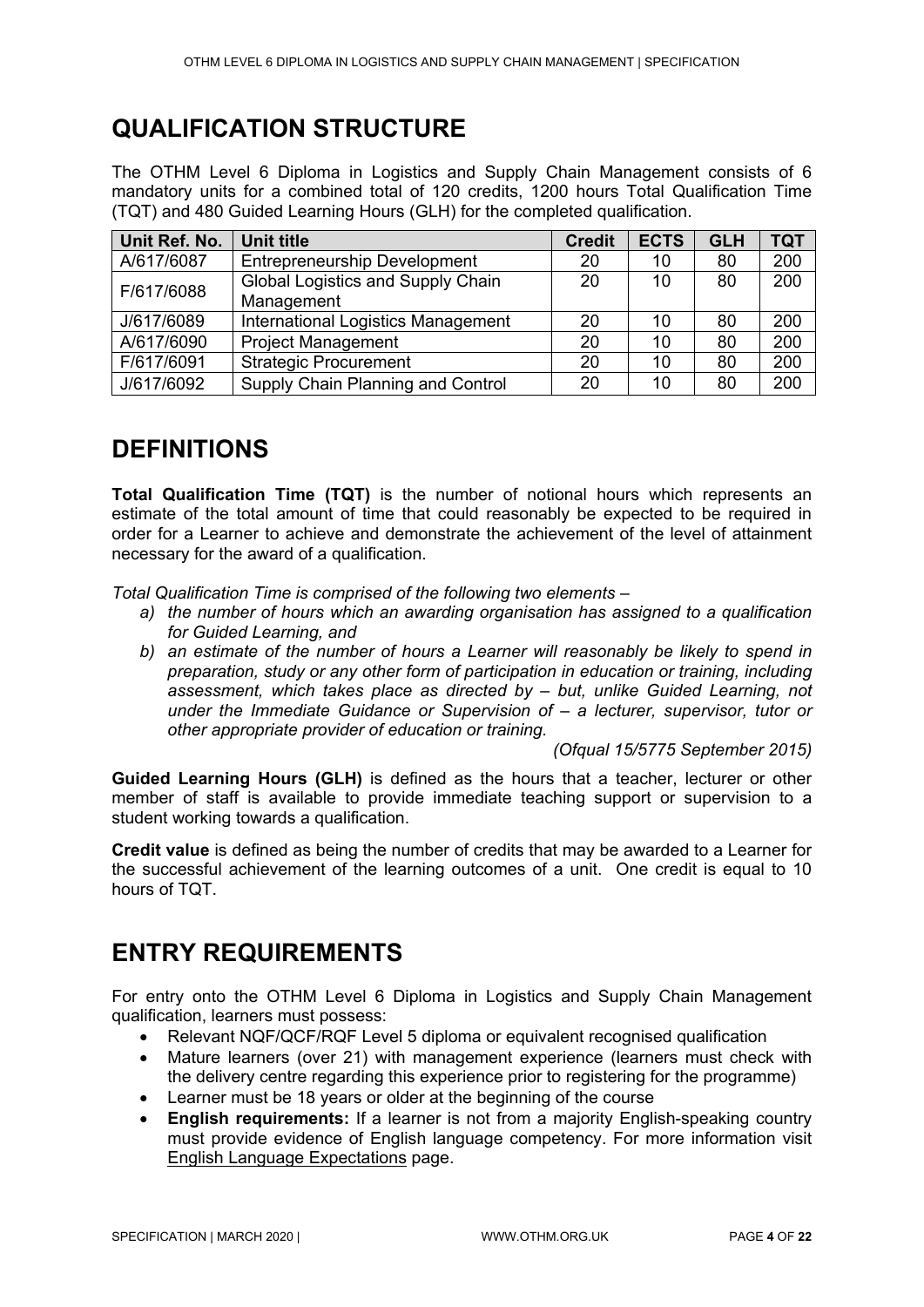# <span id="page-4-0"></span>**PROGRESSION**

Successful completion of Level 6 Diploma in Logistics and Supply Chain Management qualification provides learners the opportunity for a wide range of academic progressions including progression to relevant OTHM Level 7 Diplomas. The Level 6 Diploma in Logistics and Supply Chain Management has been developed with career progression and professional recognition in mind. As this qualification is approved and regulated by Ofqual (Office of the Qualifications and Examinations Regulation), learners are eligible to gain direct entry into relevant Master's degree programmes. For more information visit [University](https://www.othm.org.uk/university-progression.html)  [Progressions](https://www.othm.org.uk/university-progression.html) page.

# <span id="page-4-1"></span>**DELIVERY OF OTHM QUALIFICATIONS**

OTHM do not specify the mode of delivery for its qualifications, therefore OTHM Centres are free to deliver this qualification using any mode of delivery that meets the needs of their Learners. However, OTHM Centres should consider the Learners' complete learning experience when designing the delivery of programmes.

OTHM Centres must ensure that the chosen mode of delivery does not unlawfully or unfairly discriminate, whether directly or indirectly, and that equality of opportunity is promoted. Where it is reasonable and practicable to do so, it will take steps to address identified inequalities or barriers that may arise.

Guided Learning Hours (GLH) which are listed in each unit gives the Centres the number of hours of teacher-supervised or direct study time likely to be required to teach that unit.

# <span id="page-4-2"></span>**ASSESSMENT AND VERIFICATION**

All units within this qualification are internally assessed by the centre and externally verified by OTHM. The qualifications are criterion referenced, based on the achievement of all the specified learning outcomes.

To achieve a 'pass' for a unit, learners must provide evidence to demonstrate that they have fulfilled all the learning outcomes and meet the standards specified by all assessment criteria. Judgement that the learners have successfully fulfilled the assessment criteria is made by the Assessor.

The Assessor should provide an audit trail showing how the judgement of the learners' overall achievement has been arrived at.

Specific assessment guidance and relevant marking criteria for each unit are made available in the Assignment Brief document. These are made available to centres immediately after registration of one or more learners.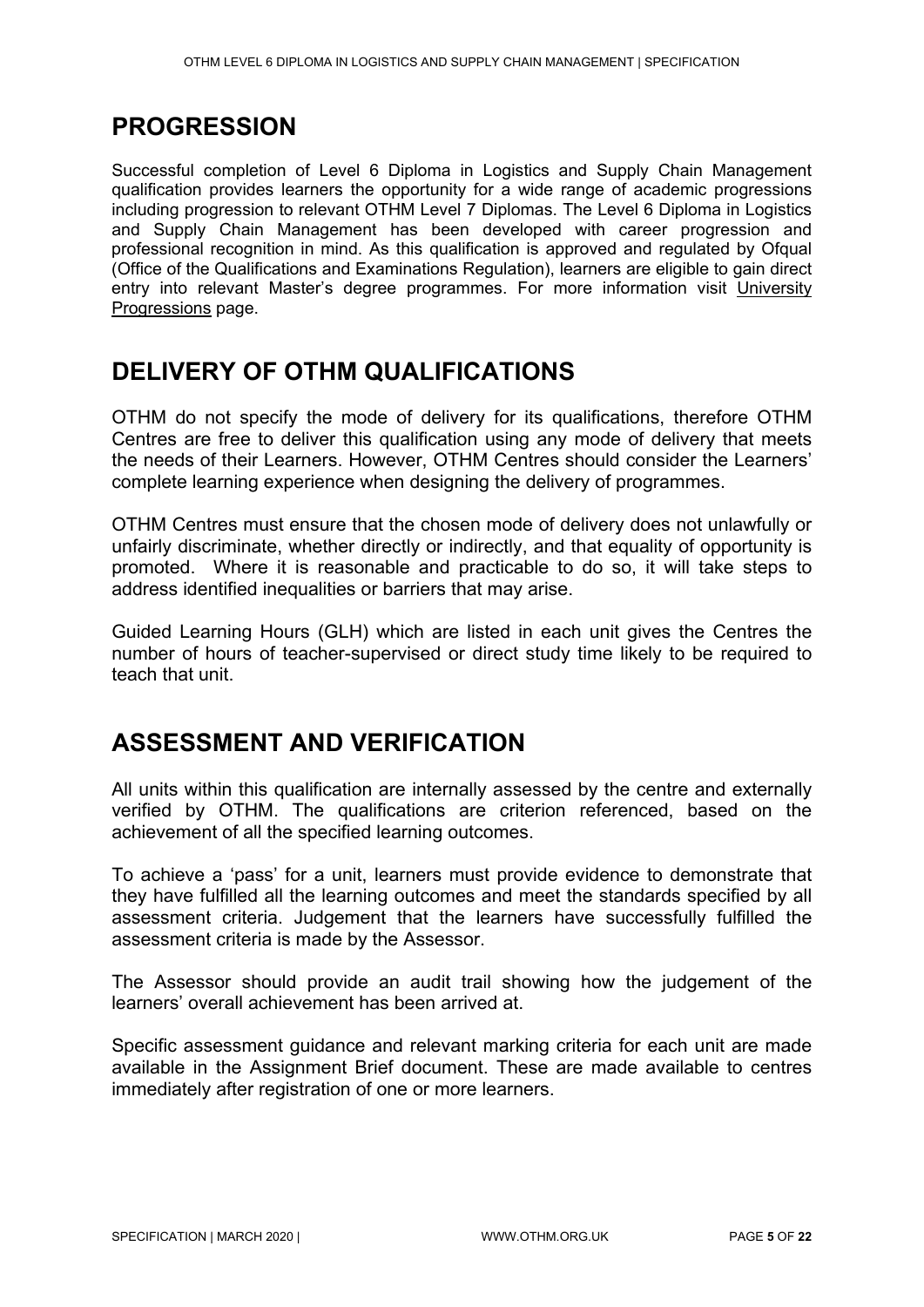# <span id="page-5-0"></span>**OPPORTUNITIES FOR LEARNERS TO PASS**

Centres are responsible for managing learners who have not achieved a Pass for the qualification having completed the assessment. However, OTHM expects at a minimum, that centres must have in place a clear feedback mechanism to learners by which they can effectively retrain the learner in all the areas required before reassessing the learner.

# <span id="page-5-1"></span>**RECOGNITION OF PRIOR LEARNING AND ACHIEVEMENT**

Recognition of Prior Learning (RPL) is a method of assessment that considers whether learners can demonstrate that they can meet the assessment requirements for a unit through knowledge, understanding or skills they already possess and do not need to develop through a course of learning.

RPL policies and procedures have been developed over time, which has led to the use of a number of terms to describe the process. Among the most common are:

- Accreditation of Prior Learning (APL)
- Accreditation of Prior Experiential Learning (APEL)
- Accreditation of Prior Achievement (APA)
- Accreditation of Prior Learning and Achievement (APLA)

All evidence must be evaluated with reference to the stipulated learning outcomes and assessment criteria against the respective unit(s). The assessor must be satisfied that the evidence produced by the learner meets the assessment standard established by the learning outcome and its related assessment criteria at that particular level.

Most often RPL will be used for units. It is not acceptable to claim for an entire qualification through RPL. Where evidence is assessed to be only sufficient to cover one or more learning outcomes, or to partly meet the need of a learning outcome, then additional assessment methods should be used to generate sufficient evidence to be able to award the learning outcome(s) for the whole unit. This may include a combination of units where applicable.

# <span id="page-5-2"></span>**EQUALITY AND DIVERSITY**

OTHM provides equality and diversity training to staff and consultants. This makes clear that staff and consultants must comply with the requirements of the Equality Act 2010, and all other related equality and diversity legislation, in relation to our qualifications.

We develop and revise our qualifications to avoid, where possible, any feature that might disadvantage learners because of their age, disability, gender, pregnancy or maternity, race, religion or belief, and sexual orientation.

If a specific qualification requires a feature that might disadvantage a particular group (e.g. a legal requirement regarding health and safety in the workplace), we will clarify this explicitly in the qualification specification.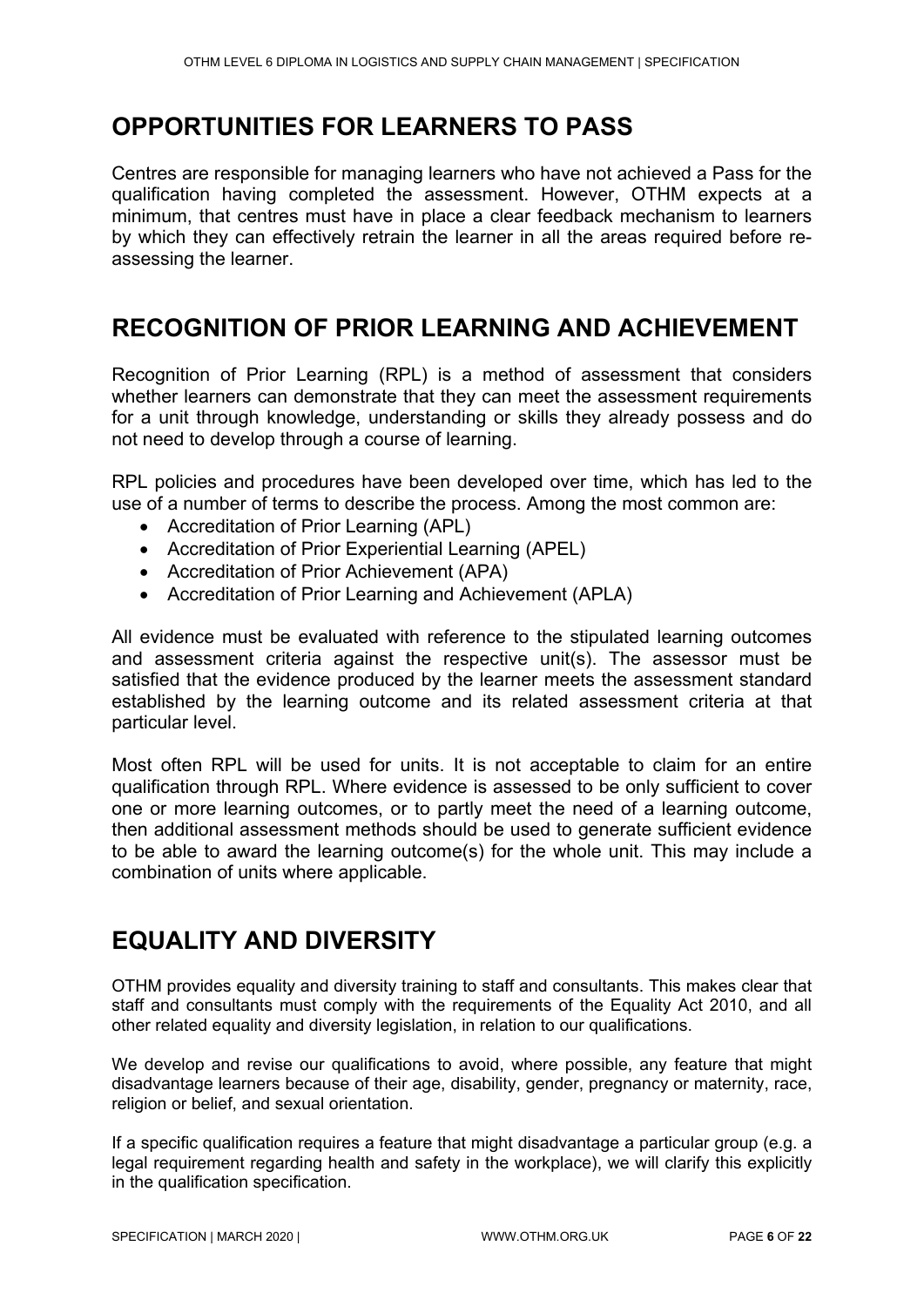# <span id="page-6-0"></span>**CONTACT DETAILS**

OTHM Qualifications 8 Waterside Court, Galleon Boulevard, Crossways Business Park, Dartford, Kent DA2 6NX United Kingdom

| Tel     | $: +44(0)2071184243$ |
|---------|----------------------|
| Email   | : $info@othm.org.uk$ |
| Website | : www.othm.org.uk    |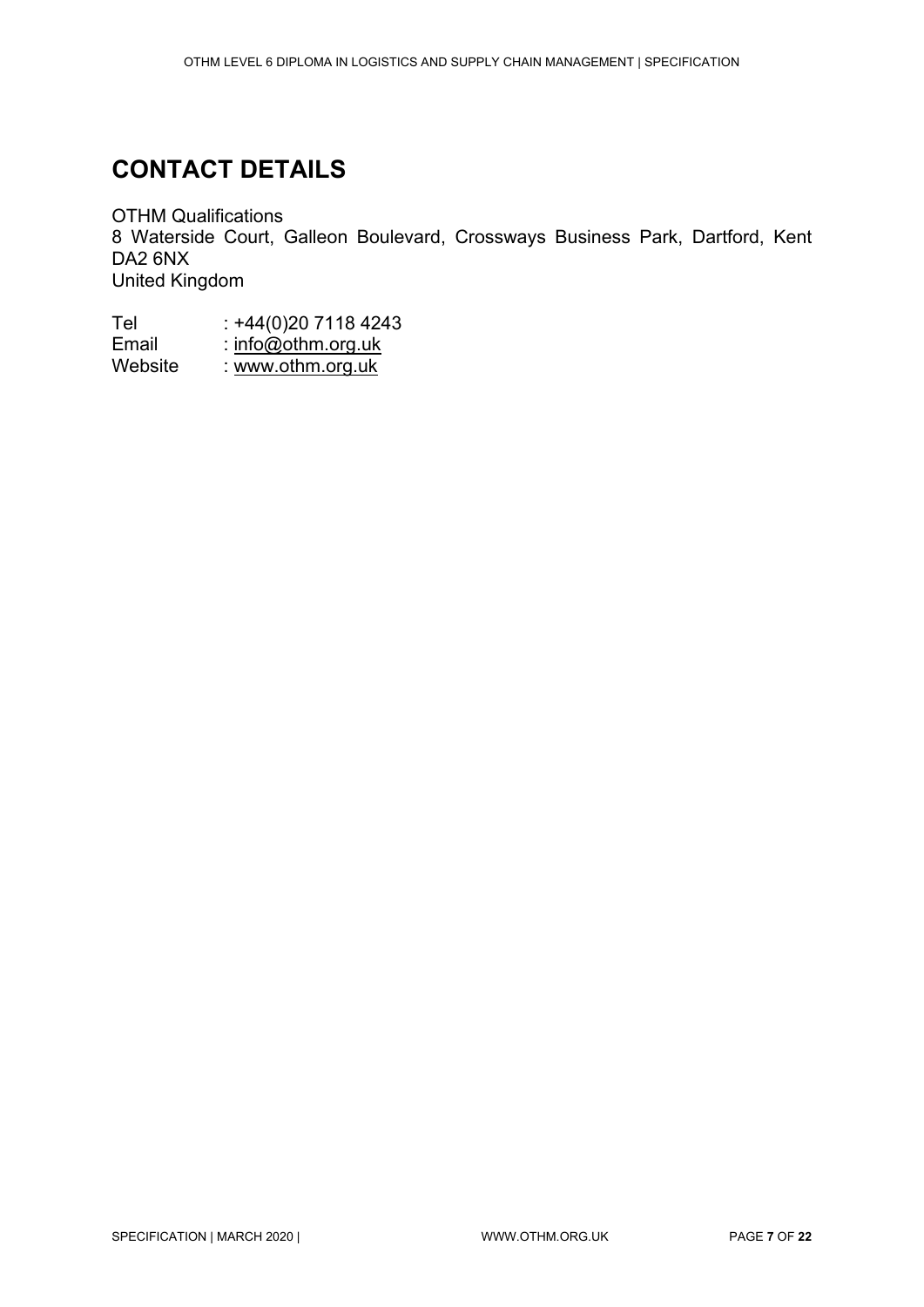# <span id="page-7-0"></span>**UNIT SPECIFICATIONS**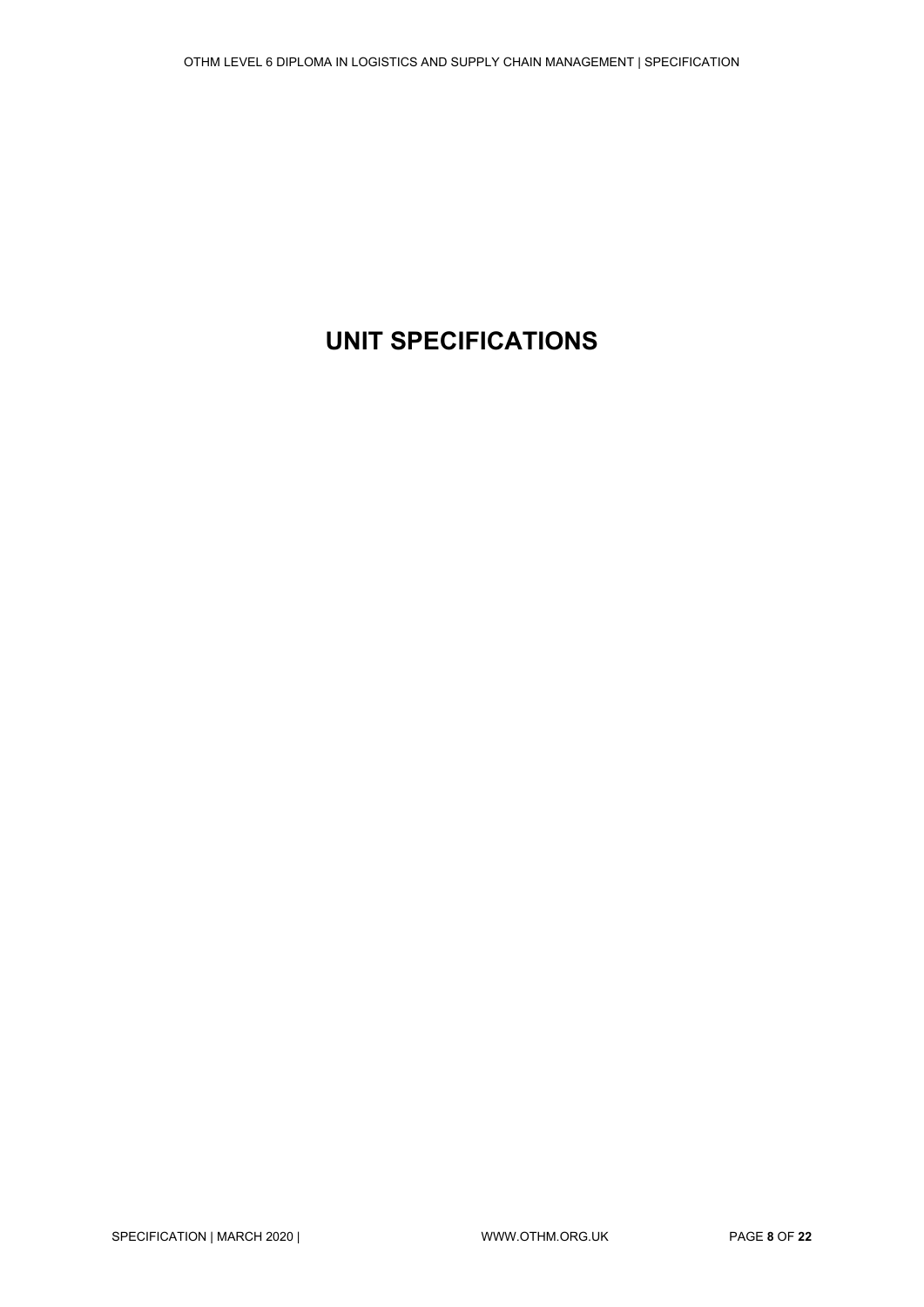# <span id="page-8-0"></span>**Entrepreneurship Development**

| Unit Reference Number                 | A/617/6087                          |
|---------------------------------------|-------------------------------------|
| Unit Title                            | <b>Entrepreneurship Development</b> |
| Unit Level                            | 6                                   |
| <b>Number of Credits</b>              | 20                                  |
| <b>Total Qualification Time (TQT)</b> | 200 hours                           |
| <b>Guided Learning Hours (GLH)</b>    | 80                                  |
| Mandatory / Optional                  | Mandatory                           |
| <b>Unit Grading Structure</b>         | Pass / Fail                         |

### **Unit Aims**

The aim of this unit is to enable students to explore entrepreneurial cultural and industrial growth to prepare to set up and manage their own small units.

### **Learning Outcomes and Assessment Criteria**

| <b>Learning Outcomes-</b><br>The learner will:           | <b>Assessment Criteria-</b><br>The learner can:                                                                                                                                                                                                                          |
|----------------------------------------------------------|--------------------------------------------------------------------------------------------------------------------------------------------------------------------------------------------------------------------------------------------------------------------------|
| 1. Understand entrepreneurship<br>in business.           | 1.1 Explain the role of the entrepreneur in business.<br>1.2 Describe the entrepreneurial process utilised in<br>business management.<br>1.3 Analyse theories of entrepreneurship used in<br>business.                                                                   |
| 2. Understand the promotion of<br>a venture in business. | 2.1 Explain opportunity analysis and environmental<br>analysis of a venture in business<br>2.2 Analyse the various sources of funding available to<br>a business.<br>2.3 Explain factors impacting on a venture in business.                                             |
| 3. Understand entrepreneurial<br>behaviour in business.  | 3.1 Explain entrepreneurial behaviour patterns in<br>business management.<br>3.2 Analyse entrepreneurial development programmes<br>accessed in business management.                                                                                                      |
| 4. Understand role of the<br>entrepreneur in business.   | 4.1 Explain role of the entrepreneur in economic growth<br>in a business.<br>4.2 Describe the role of innovation in business.<br>4.3 Analyse the social stability and balanced regional<br>development of industries in entrepreneurship and<br>development in business. |

### **Indicative Content**

#### **Learning Outcome 1:**

Entrepreneurship, the emergence of entrepreneurial class, idea discovery, planning and resourcing.

Innovation Theory (Schumpeter), Entrepreneurial Group Theory (Young), Entrepreneurial Disposition Theory (Rao), Cultural Value Theory (Kroken).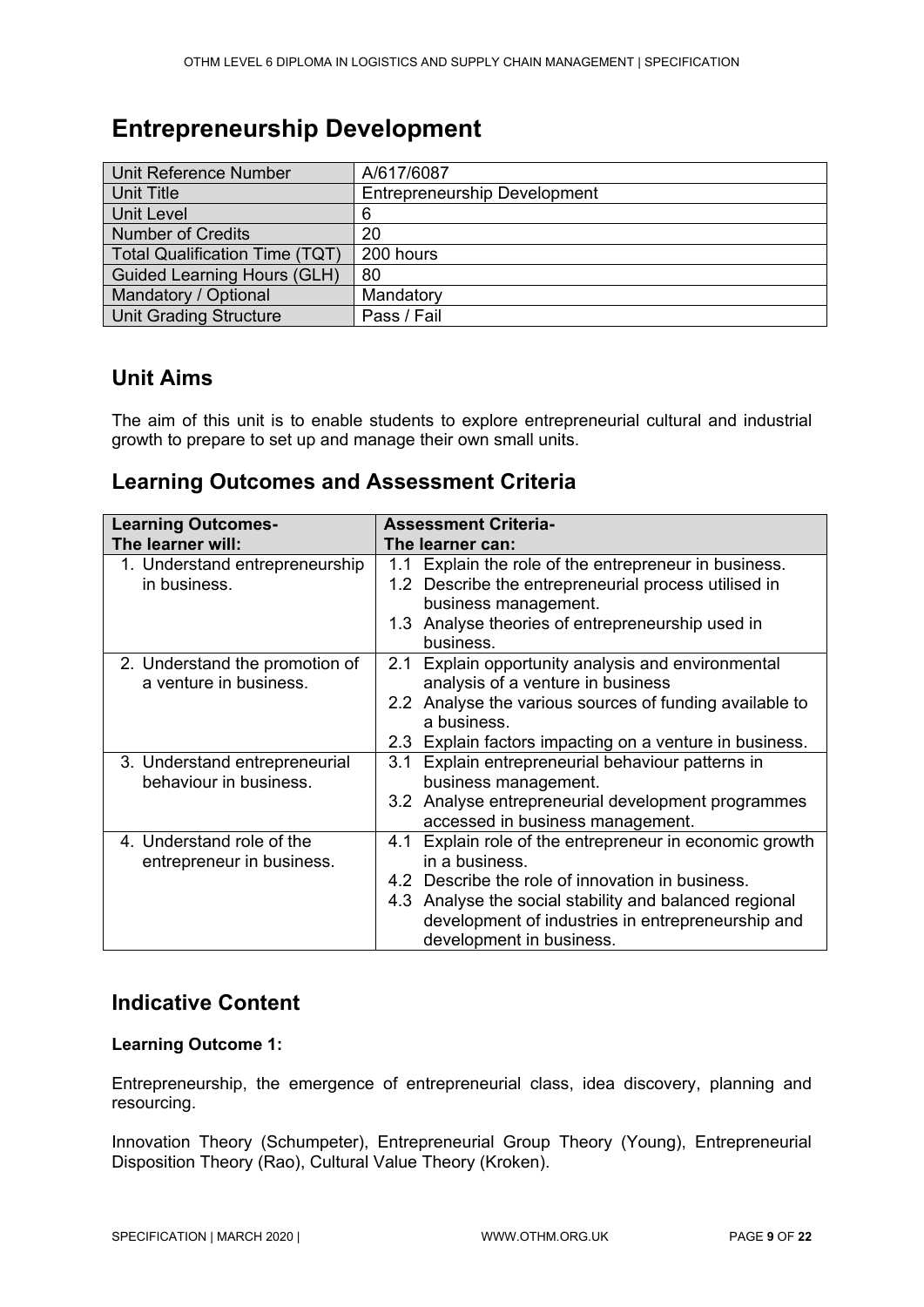#### **Learning Outcome 2:**

SWOT, PESTLE, Porter's 5 forces.

Long term and short-term sources of funding.

Share Capital or Equity Shares, Preference Capital or Preference Shares, Trade Credit, Preference Capital or Preference Shares, Debenture / Bonds, Factoring Services ,Retained Earnings or Internal Accruals, Lease Finance, Bill Discounting etc., Debenture / Bonds, Hire Purchase Finance, Advances received from customers, Term Loans from Financial Institutes, Government, and Commercial Banks, Medium Term Loans from Financial Institutes, Government, and Commercial Banks, Short Term Loans like Working Capital Loans from Commercial Banks ,Venture Funding, Fixed Deposits (<1 Year),Asset Securitization, Receivables and Payables, International Financing by way of Euro Issue, Foreign Currency Loans, ADR, GDR etc.

#### **Learning Outcome 3:**

Entrepreneurial behaviour, social responsibility, entrepreneurship development programmes, critical evaluation in entrepreneurship development.

Encouraging self-employment, sole trader, government grant, funding circle etc.

#### **Learning Outcome 4:**

Promoting capital formation, creating large-scale employment opportunities, promoting balanced regional development, reducing concentration of economic power, wealth creation and distribution.

Utilisation of local resources, expansion of employment opportunities, utilisation of infrastructural facilities.

#### **Assessment**

To achieve a 'pass' for this unit, learners must provide evidence to demonstrate that they have fulfilled all the learning outcomes and meet the standards specified by all assessment criteria.

| <b>Learning Outcomes</b> | <b>Assessment criteria</b> | Type of    | <b>Word count (approx.</b> |
|--------------------------|----------------------------|------------|----------------------------|
| to be met                | to be covered              | assessment | length of coursework)      |
| 1 — 4                    | All under LO 1-4           | Coursework | 4500                       |

### **Indicative reading list**

Bamford and Bruton. (3rd edition, 2018). *Entrepreneurship: The Art, Science, and Process for Success*. McGraw Hill Publications.

Drucker P. (2007). *Innovation and Entrepreneurship*. Routledge.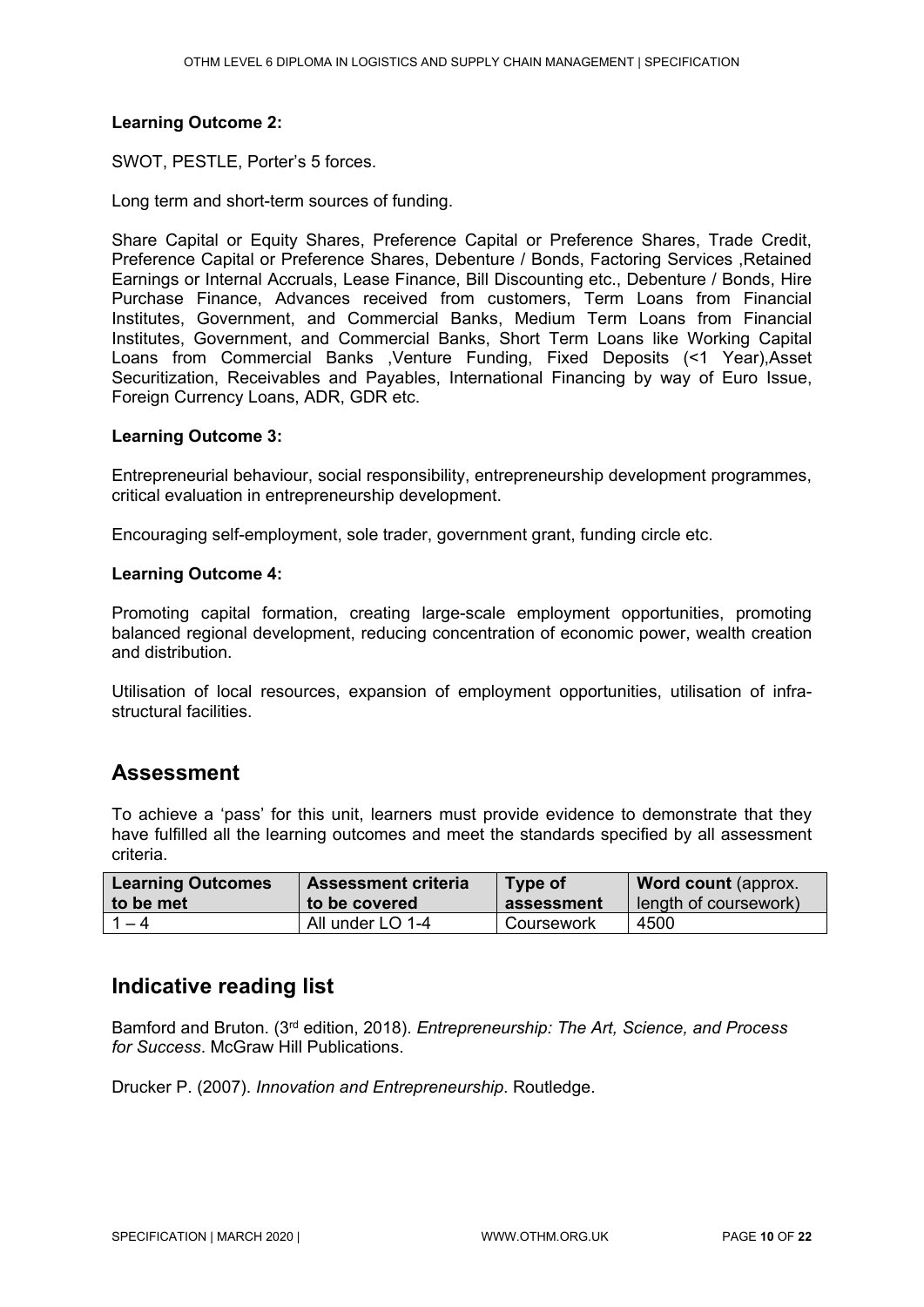# <span id="page-10-0"></span>**Global Logistics and Supply Chain Management**

| Unit Reference Number                 | F/617/6088                                   |
|---------------------------------------|----------------------------------------------|
| Unit Title                            | Global Logistics and Supply Chain Management |
| Unit Level                            | 6                                            |
| <b>Number of Credits</b>              | 20                                           |
| <b>Total Qualification Time (TQT)</b> | 200 hours                                    |
| <b>Guided Learning Hours (GLH)</b>    | 80                                           |
| Mandatory / Optional                  | Mandatory                                    |
| <b>Unit Grading Structure</b>         | Pass / Fail                                  |

### **Unit Aims**

This unit aims to allow the student to develop an appreciation of the issues to be addressed when dealing with the complexities of managing the global sourcing of materials and components, the globalisation of manufacturing operations, and meeting the needs of the global customer.

### **Learning Outcomes and Assessment Criteria**

| <b>Learning Outcomes-</b>                                                                                     | <b>Assessment Criteria-</b>                                                                                                                                                                                                                                                    |  |  |
|---------------------------------------------------------------------------------------------------------------|--------------------------------------------------------------------------------------------------------------------------------------------------------------------------------------------------------------------------------------------------------------------------------|--|--|
| The learner will:                                                                                             | The learner can:                                                                                                                                                                                                                                                               |  |  |
| 1. Understand the impact of<br>globalisation on firms'<br>logistics and supply chain.                         | Explain the forces of globalisation in logistics and<br>1.1<br>supply chain management.<br>1.2 Assess the impact of globalisation on the firms'<br>supply chain and distribution channel in logistics<br>and supply chain management.                                          |  |  |
| 2. Understand the physical<br>distribution channels of<br>logistics and supply chain.                         | Explain different physical distribution channels in<br>2.1<br>logistics and supply chain management.<br>2.2 Assess the different sets of customers on a global<br>basis in logistics and supply chain management.                                                              |  |  |
| 3. Understand global supply<br>chain and marketing<br>strategies in logistics and<br>supply chain management. | Explain global supply chain and marketing<br>3.1<br>strategies in different scenarios in logistics and<br>supply chain management.<br>3.2 Analyse the links between global supply chain<br>strategy and global marketing strategy in logistics<br>and supply chain management. |  |  |
| 4. Understand the Supply<br><b>Chain Operation Reference</b><br>(SCOR) model.                                 | Explain the application of the SCOR model in<br>4.1<br>logistics and supply chain management.<br>4.2 Assess internal and external supply chain<br>configurations and performance in logistics and<br>supply chain management.                                                  |  |  |

### **Indicative Content**

#### **Learning Outcome 1:**

The forces of Globalisation; Outsourcing, growth, connectivity.

Procurement & sourcing methods, inventory management, distribution facility, structural changes.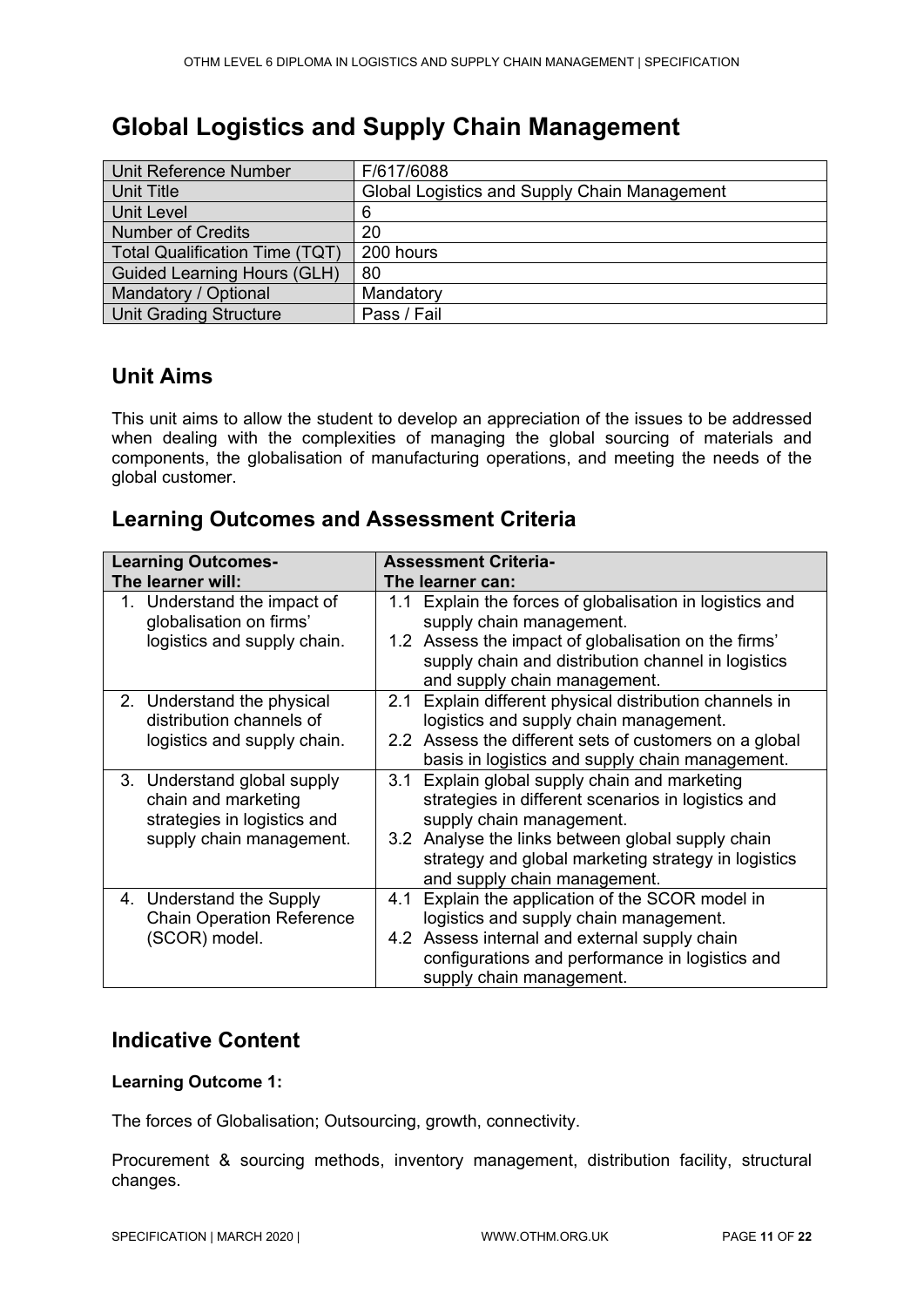#### **Learning Outcome 2:**

Manufacturer, wholesalers, retailers. B2B, B2C, B2A, B2G, C2C, G2A etc.

#### **Learning Outcome 3:**

The Global Market and Global Marketing Strategies; Mass-customisation; Global Product Design and modular design

Sourcing and distribution, postponement and speculation in logistics and supply chain management.

#### **Learning Outcome 4:**

SCOR processes and activity descriptors; Using SCOR to design the value chain; Using SCOR for performance Measurement; SCOR and outsourcing; SCOR and supply chain design in logistics and supply chain management.

Fluctuating customer demand, change of technology, product availability, on-time delivery, inventory and capacity, function-specific (silo) metrics, Make-to-Stock, Make-to-Order, Engineer-to-Order, Reverse Logistics, Align Network.

#### **Assessment**

To achieve a 'pass' for this unit, learners must provide evidence to demonstrate that they have fulfilled all the learning outcomes and meet the standards specified by all assessment criteria.

| <b>Learning Outcomes</b> | <b>Assessment criteria</b> | Type of    | <b>Word count (approx.</b> |
|--------------------------|----------------------------|------------|----------------------------|
| to be met                | to be covered              | assessment | length of coursework)      |
| 1 — 4                    | All under LO 1-4           | Coursework | 4500                       |

#### **Indicative reading list**

Mangan J, Lalwani C, Butcher T. (2016). *Global logistics and supply chain management*. John Wiley & Sons.

Waters D and Rinsler, (2014). *Global Logistics. Chartered Institute of Logistics and Transport UK*.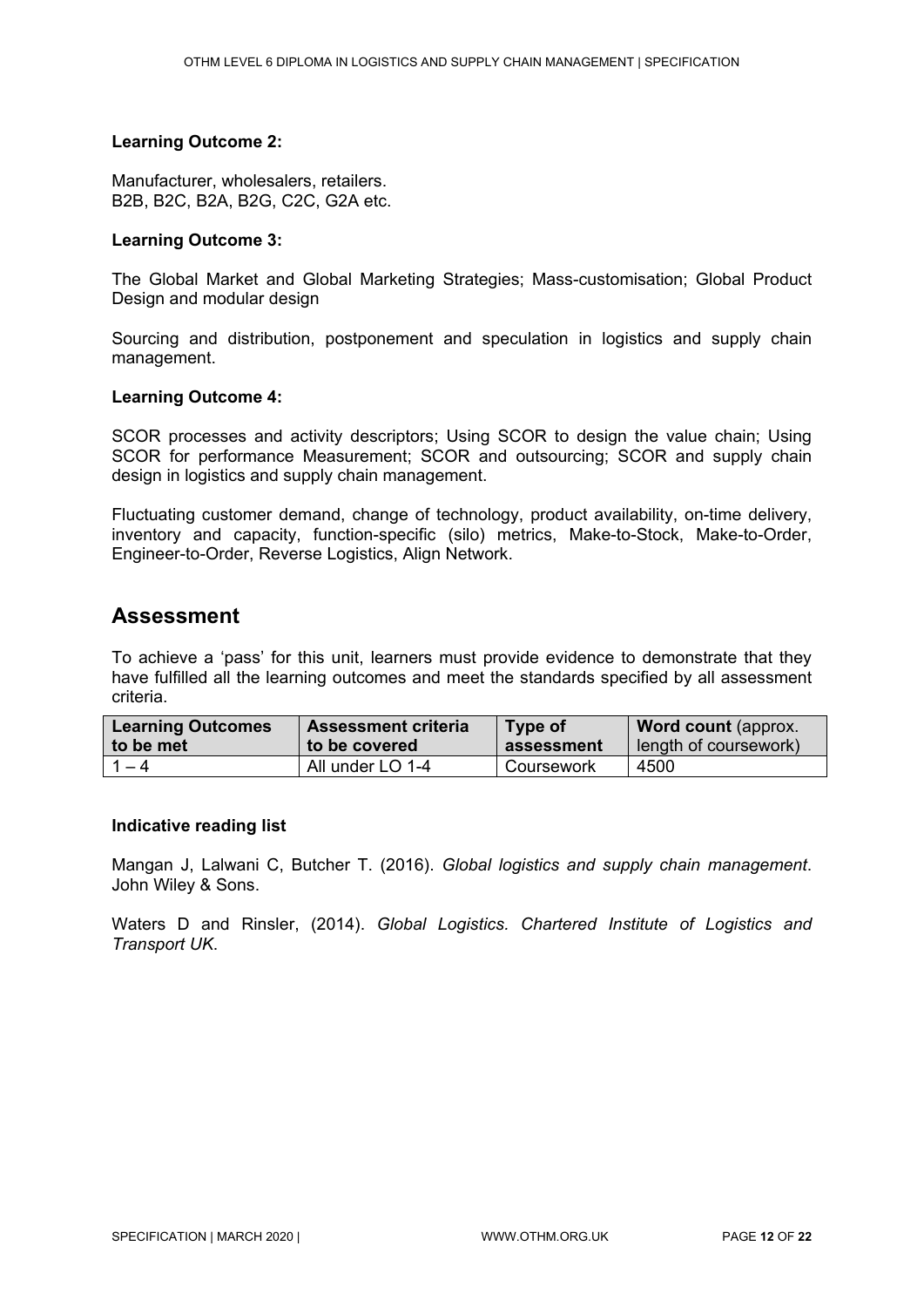# <span id="page-12-0"></span>**International Logistics Management**

| Unit Reference Number                 | J/617/6089                          |
|---------------------------------------|-------------------------------------|
| Unit Title                            | International Logistics Management. |
| Unit Level                            | 6                                   |
| <b>Number of Credits</b>              | 20                                  |
| <b>Total Qualification Time (TQT)</b> | 200 hours                           |
| <b>Guided Learning Hours (GLH)</b>    | 80                                  |
| Mandatory / Optional                  | Mandatory                           |
| <b>Unit Grading Structure</b>         | Pass / Fail                         |

### **Unit Aims**

This unit focuses on the strategic, value-adding role of logistics in supply networks. The unit aims to provide students with an understanding of all key areas within logistics from an international perspective.

### **Learning Outcomes and Assessment Criteria**

| <b>Learning Outcomes-</b>                                                                                                     | <b>Assessment Criteria-</b>                                                                                                                                                                                                                                  |  |  |
|-------------------------------------------------------------------------------------------------------------------------------|--------------------------------------------------------------------------------------------------------------------------------------------------------------------------------------------------------------------------------------------------------------|--|--|
| The learner will:                                                                                                             | The learner can:                                                                                                                                                                                                                                             |  |  |
| 1. Understand the logistics<br>function in international<br>logistics management.                                             | Explain the role of the logistics in relation to the<br>1.1<br>firm's strategy in international logistics management.<br>1.2 Analyse the role of different stakeholders in the<br>logistics function in international logistics<br>management.               |  |  |
| 2. Understand logistics<br>strategies in international<br>logistics management.                                               | Explain the different logistics strategies used in<br>2.1<br>international logistics management.<br>Compare and contrast the different strategies in<br>$2.2\phantom{0}$<br>logistics in the international context in international<br>logistics management. |  |  |
| 3. Understand the tools and<br>techniques in managing<br>logistics in international<br>logistics management.                  | Explain the tools and techniques used in logistics<br>3.1<br>management in business.<br>Analyse the tools and techniques in international<br>3.2<br>logistics applied when solving logistical problems.                                                      |  |  |
| 4. Understand the role of<br>planning and designing of<br>the logistics function in<br>international logistics<br>management. | Explain the planning and designing processes of the<br>4.1<br>logistics function in an organisation.<br>Analyse the application of the different planning<br>4.2<br>approaches in the logistics function in international<br>logistics management.           |  |  |

### **Indicative Content**

#### **Learning Outcome 1:**

Order processing, Inventory control, Warehousing, Transportation, Logistical packaging Supplier, Governments, Customer/consumer, Society, Competitors.

#### **Learning Outcome 2:**

Seven-step Transportation Chain, The Logistics Channel, Demand forecasting.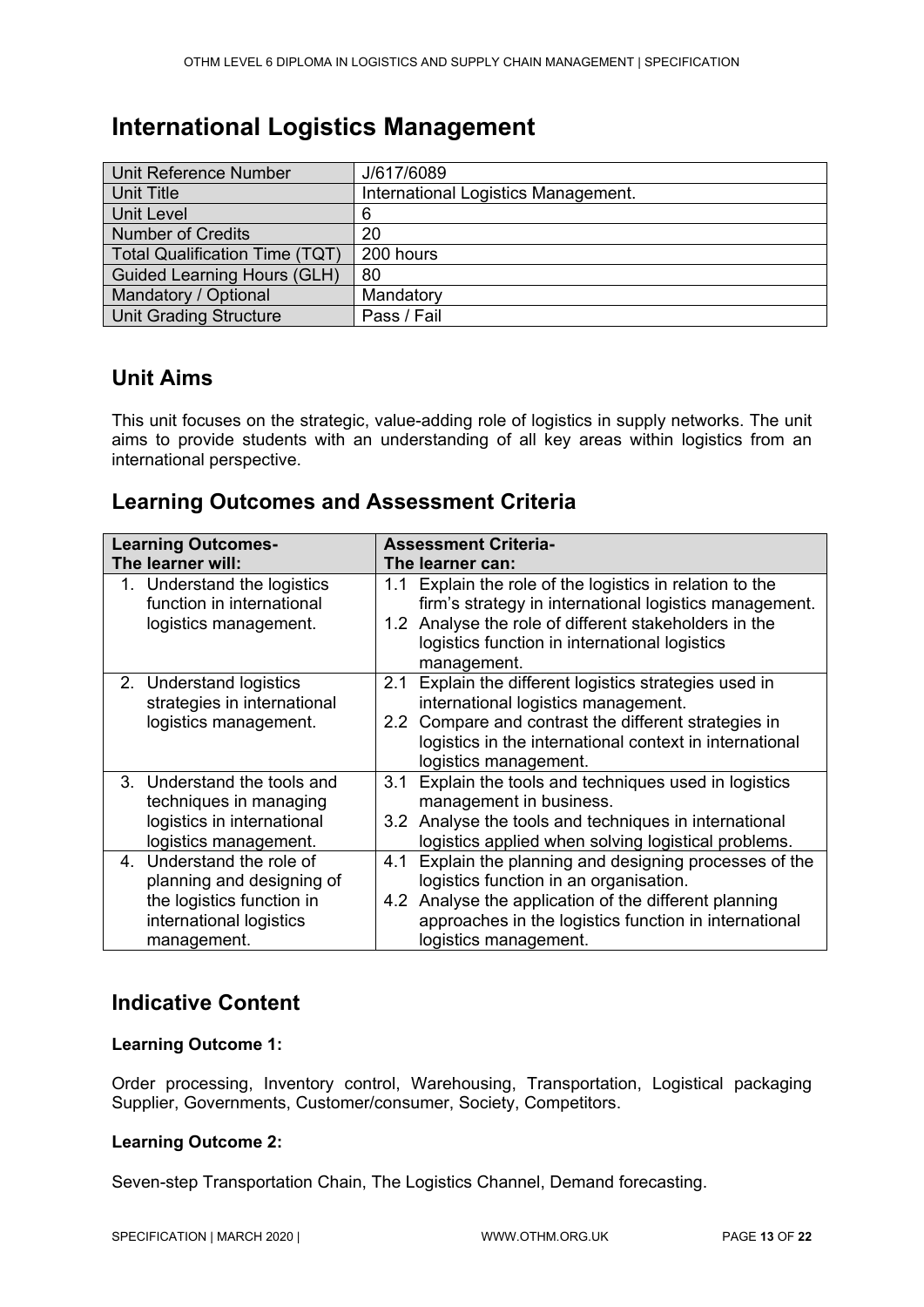Multidomestic Strategy, global strategy, transnational Strategy.

#### **Learning Outcome 3:**

Shipping status tools: alerts and updates, order processing tools, lean inventory tools, warehouse management, specialized freight handling, bid and spend tools, supplier management, demand forecasting, transportation and logistics tools, compliance and auditing tools

On time delivery, infrastructure, capacity, security, ever changing customer needs.

#### **Learning Outcome 4:**

Eliminating bottlenecks, creating transparency and efficiency

Trend extrapolation, Scenario construction, Historical analogy, Delphi and other techniques based on collective opinions.

### **Assessment**

To achieve a 'pass' for this unit, learners must provide evidence to demonstrate that they have fulfilled all the learning outcomes and meet the standards specified by all assessment criteria.

| <b>Learning Outcomes</b> | <b>Assessment criteria</b> | Type of    | <b>Word count (approx.</b> |
|--------------------------|----------------------------|------------|----------------------------|
| to be met                | to be covered              | assessment | length of coursework)      |
| $1 - 4$                  | All under LO 1-4           | Coursework | 4500                       |

### **Indicative reading list**

Ghiani, G., Laporte, G. and Musmanno, R. (2013). *Introduction to Logistics Systems Management*. Wiley.

Harrison, A., Van Hoek, R. and Skipworth, H. (6<sup>th</sup> edition, 2019). *Logistics Management and Strategy: Competing Through the Supply Chain*. Pearson.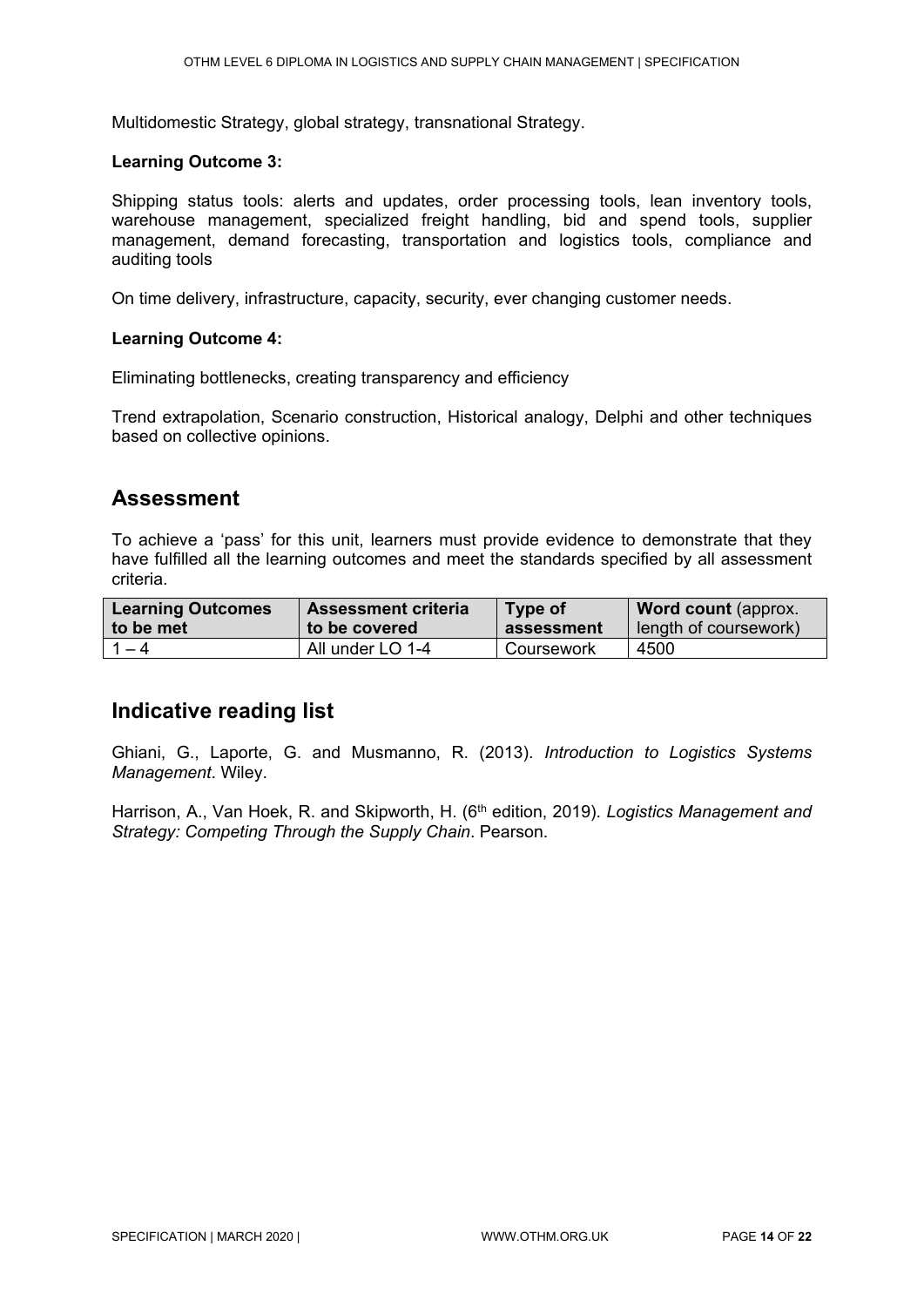# <span id="page-14-0"></span>**Project Management**

| Unit Reference Number                 | A/617/6090                |
|---------------------------------------|---------------------------|
| Unit Title                            | <b>Project Management</b> |
| <b>Unit Level</b>                     | 6                         |
| <b>Number of Credits</b>              | 20                        |
| <b>Total Qualification Time (TQT)</b> | 200 hours                 |
| <b>Guided Learning Hours (GLH)</b>    | 80                        |
| Mandatory / Optional                  | Mandatory                 |
| <b>Unit Grading Structure</b>         | Pass / Fail               |

### **Unit Aims**

The aim of this module is to familiarise the students with the various aspects of projects and guidelines relevant to project planning, analysis, financing, selection, implementation and review.

### **Learning Outcomes and Assessment Criteria**

| <b>Learning Outcomes-</b>      | <b>Assessment Criteria-</b>                                       |
|--------------------------------|-------------------------------------------------------------------|
| The learner will:              | The learner can:                                                  |
| 1. Understand project          | 1.1 Explain the functions of:                                     |
| management in business         | projects                                                          |
| management.                    | project management<br>$\bullet$                                   |
|                                | objectives                                                        |
|                                | 1.2 Analyse the importance of project management in               |
|                                | business.                                                         |
|                                | 1.3 Analyse the tools and techniques of project                   |
|                                | management in business management.                                |
| 2. Understand project analysis | Explain the factors involved in technical analysis and the<br>2.1 |
| in business management.        | selection of location in project management in business.          |
|                                | 2.2 Analyse the network techniques of analysis.                   |
|                                | 2.3 Describe the critical path method in project                  |
|                                | management in business.                                           |
| 3. Understand the financing of | Explain the capital structure and the long term and<br>3.1        |
| projects in business           | short-term finances in project management in business.            |
| management.                    | 3.2 Analyse new sources of finance in project management          |
|                                | in business.                                                      |
| 4. Understand project          | Explain project monitoring and control in project<br>4.1          |
| evaluation and control in      | management in business.                                           |
| business management.           | 4.2 Analyse methods of project evaluation and post project        |
|                                | evaluation in project management in business.                     |

## **Indicative Content**

#### **Learning Outcome 1:**

Project management: principles; role of the project manager e.g. management of change, understanding of project management system elements and their integration, management of multiple projects; project environment and the impact of external influences on projects; identification of the major project phases (initiate, plan, execute, monitor / control, evaluate /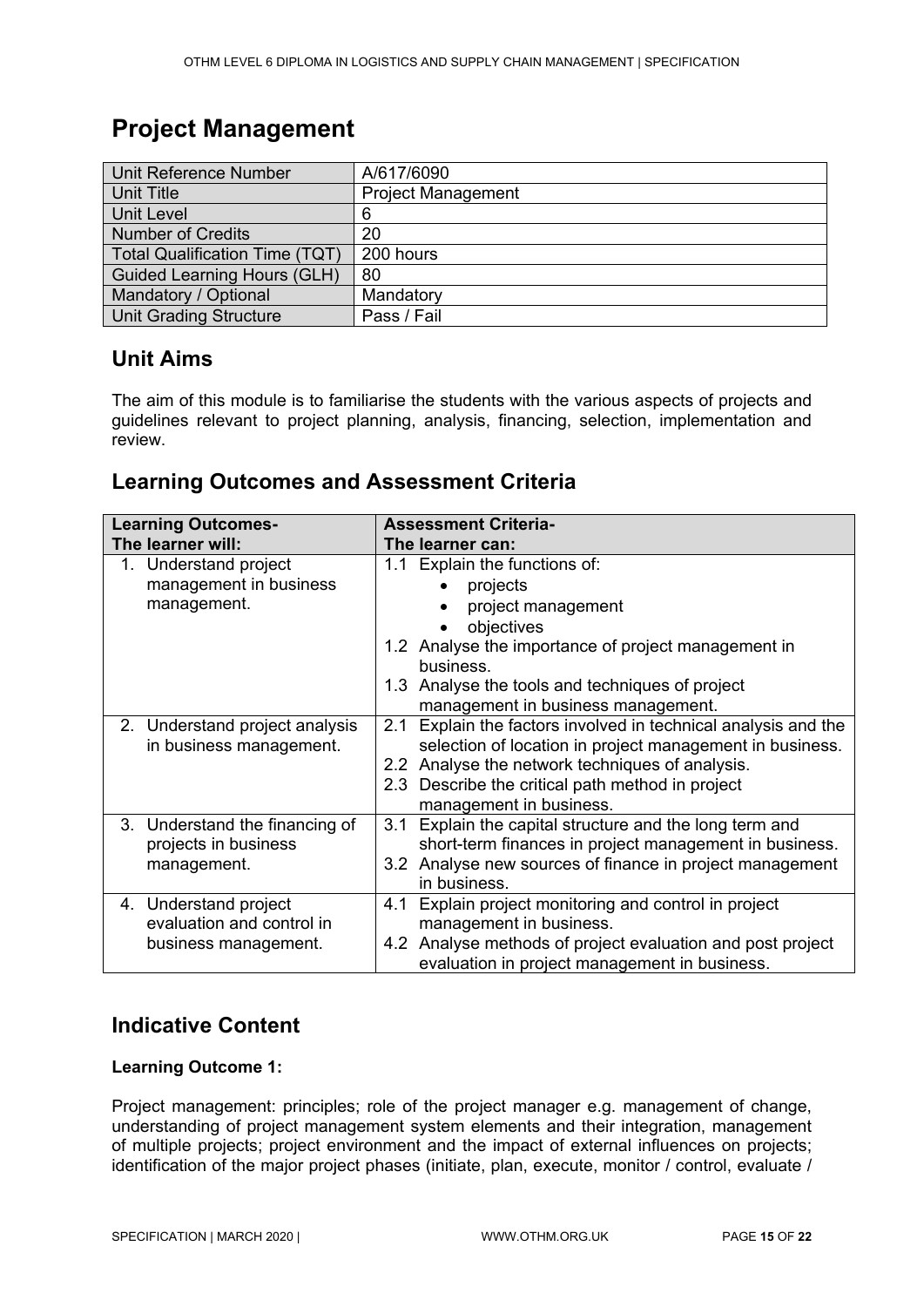close) and why they are required, understanding of the work in each phase; the nature of work in the lifecycles of projects in various industries.

The product breakdown structure (PBS) and the work breakdown structure (WBS), project execution strategy and the organisation breakdown structure (OBS) e.g. preparation of organisational charts, task responsibility matrix, statement of work (SOW) for project tasks.

#### **Learning Outcome 2:**

The why, what, how, when, where and by whom of project management e.g. contract terms, document distribution schedules, procurement, establishing the baseline for the project.

Critical path method, PERT/CPA modelling, quality control and analysis, Total Quality Management (TQM), quality chain, milestone charting.

#### **Learning Outcome 3:**

Long term and short-term sources of funding.

Share Capital or Equity Shares, Preference Capital or Preference Shares, Trade Credit, Preference Capital or Preference Shares, Bonds, Factoring Services, Retained Earnings or Internal Accruals, Lease Finance, Bill Discounting etc., Bonds, Hire Purchase Finance, Advances received from customers, Term Loans from Financial Institutes, Government, and Commercial Banks, Medium Term Loans from Financial Institutes, Government, and Commercial Banks, Short Term Loans like Working Capital Loans from Commercial Banks, Venture Funding, Fixed Deposits (<1 Year), Asset Securitization, Receivables and Payables. International Financing by way of Euro Issue, Foreign Currency Loans, ADR, GDR etc.

#### **Learning Outcome 4:**

Relationship between schedules, OBS and WBS, network techniques, resourcing techniques, computer-based scheduling and resourcing packages, project progress measurement and reporting techniques, staff-hours earned value and progress 'S' curves, critical path analysis and reporting, milestone trending. Cost control: cost breakdown structure e.g. types of project estimate, resources needed, estimating techniques, estimating accuracy, contingency and estimation, bid estimates, whole-life cost estimates, sources of information, cost information sensitivity, computer-based estimating.

Analysis of results and planned procedures; use of appropriate evaluation techniques; application of project evaluation and review techniques (PERT); opportunities for further studies and developments, use of appropriate techniques to justify project progress and outcomes in terms of the original agreed project specification.

#### **Assessment**

To achieve a 'pass' for this unit, learners must provide evidence to demonstrate that they have fulfilled all the learning outcomes and meet the standards specified by all assessment criteria.

| <b>Learning Outcomes</b> | <b>Assessment criteria</b> | Type of    | <b>Word count (approx.</b> |
|--------------------------|----------------------------|------------|----------------------------|
| to be met                | to be covered              | assessment | length of coursework)      |
| - 4                      | All under LO 1-4           | Coursework | 4500                       |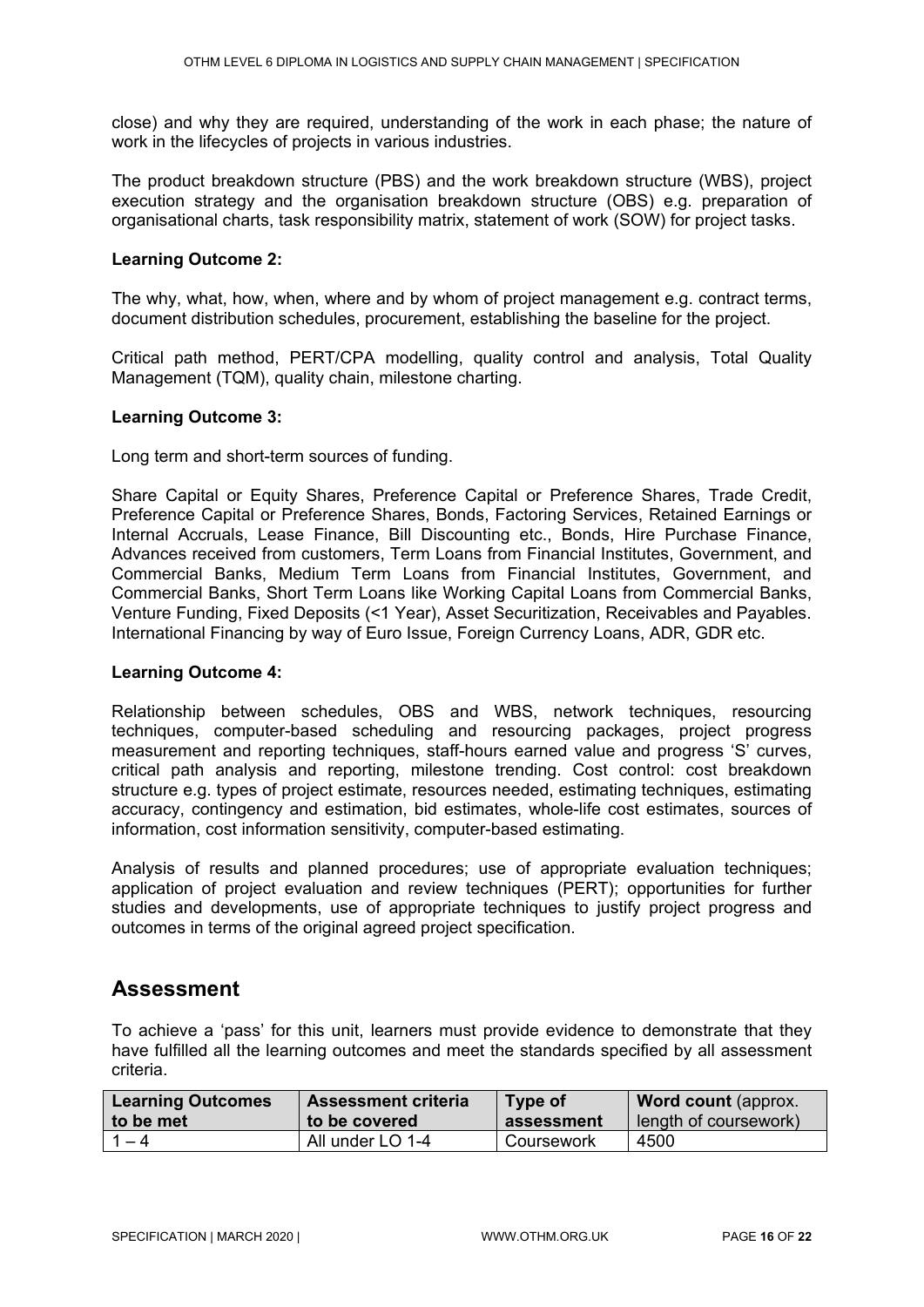## **Indicative reading list**

Burke, R., (5th edition, 2013). *Project Management: Planning and Control Techniques*. Wiley Publishers.

Meredith, Mantel and Shafer, (10<sup>th</sup> edition, 2017). *Project Management: A Managerial Approach*. Wiley Publishers.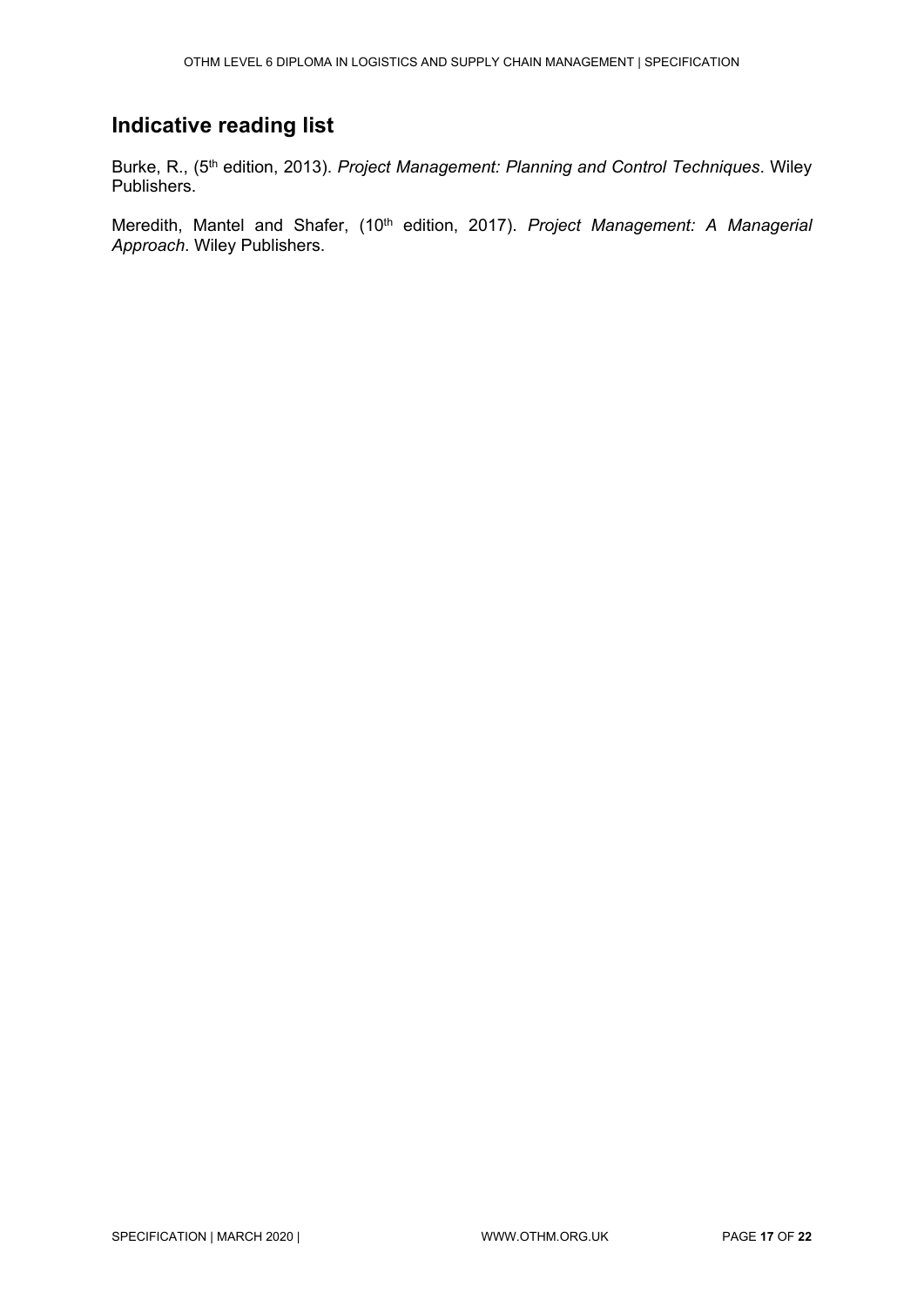# <span id="page-17-0"></span>**Strategic Procurement**

| Unit Reference Number                 | F/617/6091                   |
|---------------------------------------|------------------------------|
| Unit Title                            | <b>Strategic Procurement</b> |
| Unit Level                            | 6                            |
| <b>Number of Credits</b>              | 20                           |
| <b>Total Qualification Time (TQT)</b> | 200 hours                    |
| <b>Guided Learning Hours (GLH)</b>    | 80                           |
| Mandatory / Optional                  | Mandatory                    |
| <b>Unit Grading Structure</b>         | Pass / Fail                  |

# **Unit Aims**

This unit aims to provide student's understanding of how procurement strategy is developed in business.

### **Learning Outcomes and Assessment Criteria**

| <b>Learning Outcomes-</b>       | <b>Assessment Criteria-</b>                                     |  |  |
|---------------------------------|-----------------------------------------------------------------|--|--|
| The learner will:               | The learner can:                                                |  |  |
| 1. Understand best practices in | Explain the role of purchasing in business.<br>1.1              |  |  |
| strategic procurement in        | 1.2 Describe the purchasing relationship with the other         |  |  |
| business.                       | functions in strategic procurement in business.                 |  |  |
|                                 | 1.3 Evaluate the purchasing and product lifecycle and           |  |  |
|                                 | new product development processes in strategic                  |  |  |
|                                 | procurement in business management.                             |  |  |
| 2. Understand the contribution  | Explain the purchasing decision process in<br>1.1               |  |  |
| of purchasing (strategic        | business.                                                       |  |  |
| procurement) to supply chain    | 1.2 Analyse sources of purchasing information in                |  |  |
| management.                     | strategic procurement in business.                              |  |  |
|                                 | 1.3 Evaluate the operational and strategic supply chain         |  |  |
|                                 | decision process in strategic procurement in                    |  |  |
|                                 | business management.                                            |  |  |
| 3. Understand strategic         | Asses corporate strategies and strategic<br>1.1                 |  |  |
| procurement and                 | procurement in strategic procurement in business                |  |  |
| management in procurement       | management.                                                     |  |  |
| models.                         | Evaluate the Total Quality Management (TQM)<br>1.2 <sub>1</sub> |  |  |
|                                 | driven purchasing strategies.                                   |  |  |
|                                 | 1.3 Analyse the portfolio driven supply strategies in           |  |  |
|                                 | strategic procurement business management.                      |  |  |
| 4. Understand procurement       | Explain traditional purchasing with lean, agile and<br>1.1      |  |  |
| strategies used in business     | virtual supply chain in strategic procurement in                |  |  |
| management.                     | business management.                                            |  |  |
|                                 | 1.2 Evaluating purchasing in different industries in            |  |  |
|                                 | strategic procurement in business management.                   |  |  |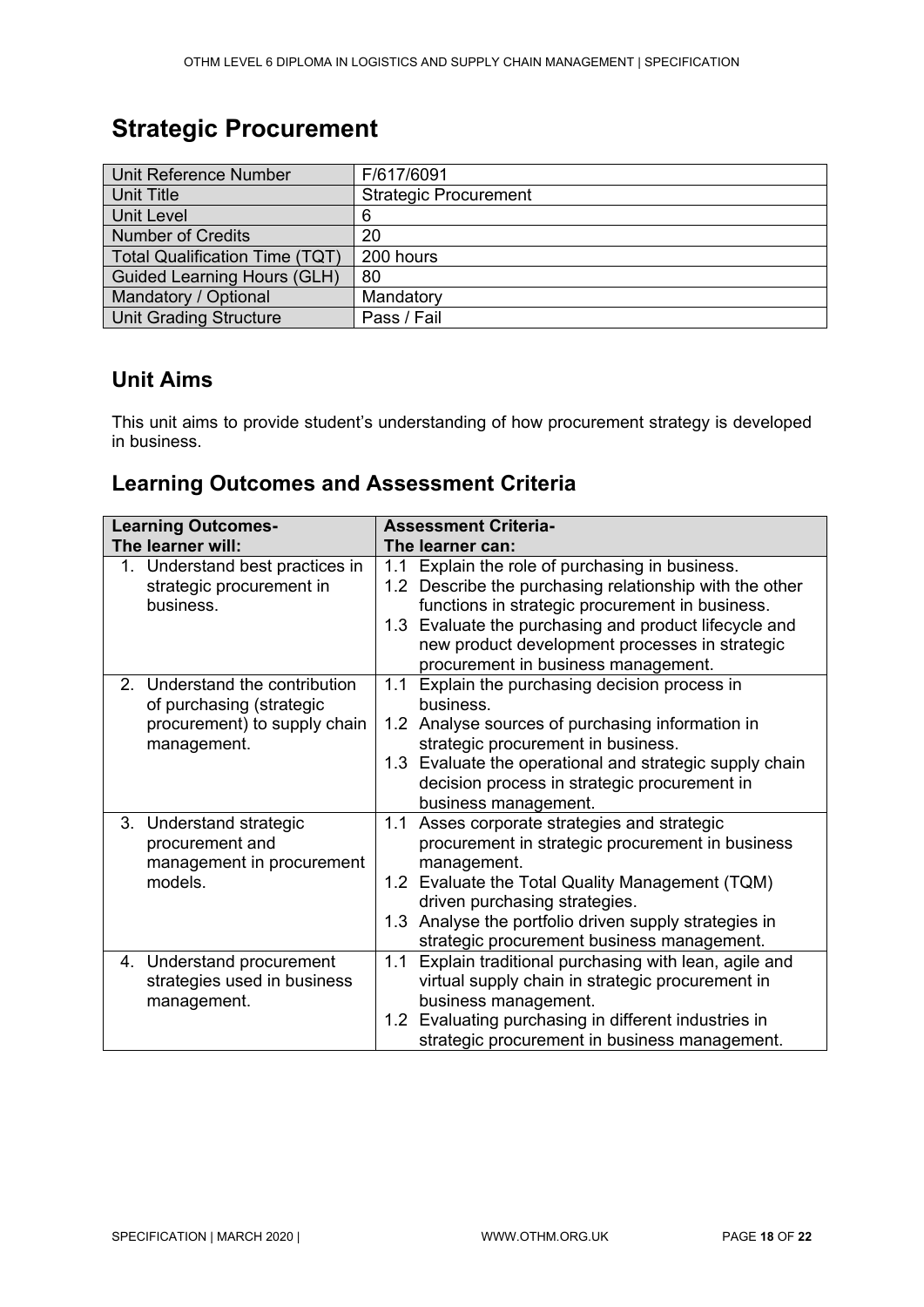### **Indicative Content**

#### **Learning Outcome 1:**

Supply sourcing, bidding, supplier management, cost control, legal controls, internal needs analysis, assessment of the supplier's market, sourcing/outsourcing strategy

Purchasing and product lifecycle and new product development, 4Ps of innovation, innovation funnel.

#### **Learning Outcome 2:**

Sources and nature of information; structured and unstructured decisions; operational and strategic supply side decisions; Make or buy, sub-contracting and outsourcing decisions, E-Procurement and leveraging Information and Communication (ICT) in procurement in strategic procurement in business management.

The supply chain continuum, strategic planning, tactical management, the operational level.

#### **Learning Outcome 3:**

Legal compliance and governance, savings and added value, leaner, delivering sustainable procurement.

Total Quality Management (TQM), portfolio driven supply strategies in strategic procurement, Verification, quality audits, vendor evaluation, quality assurance, failure analysis

#### **Learning Outcome 4:**

Traditional purchasing with lean, agile and virtual supply chain, eliminating wasteful activities, responding to changing needs, VR supply chain allowing manufacturers to design and architect in 3-D.

Mercantile purchasing, industrial purchasing, institutionalized or government purchasing.

### **Assessment**

To achieve a 'pass' for this unit, learners must provide evidence to demonstrate that they have fulfilled all the learning outcomes and meet the standards specified by all assessment criteria.

| <b>Learning Outcomes</b> | <b>Assessment criteria</b> | Type of    | <b>Word count (approx.</b> |
|--------------------------|----------------------------|------------|----------------------------|
| to be met                | to be covered              | assessment | length of coursework)      |
| $1 - 4$                  | All under LO 1-4           | Coursework | 4500                       |

### **Indicative reading list**

Lysons and Farrington (9<sup>th</sup> edition, 2016). *Purchasing and supply chain management.* Pearson Education.

Baily, Farmer, Crocker, Jessop and Jones, (11th Edition, 2015). *Procurement, Principles & Management*. Pearson Education.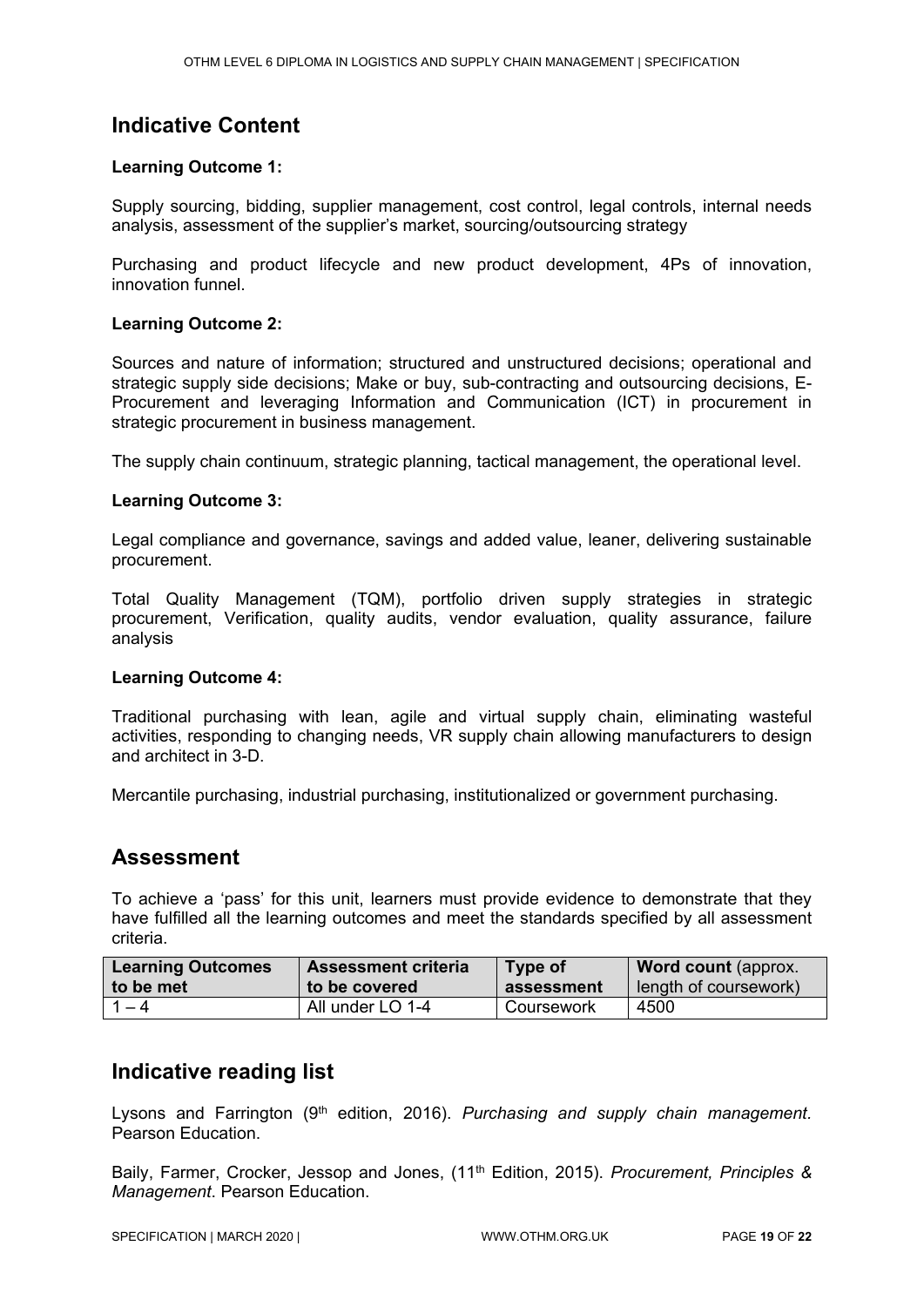# <span id="page-19-0"></span>**Supply Chain Planning and Control**

| Unit Reference Number                 | J/617/6092                        |
|---------------------------------------|-----------------------------------|
| Unit Title                            | Supply Chain Planning and Control |
| Unit Level                            | 6                                 |
| Number of Credits                     | 20                                |
| <b>Total Qualification Time (TQT)</b> | 200 hours                         |
| <b>Guided Learning Hours (GLH)</b>    | 80                                |
| Mandatory / Optional                  | Mandatory                         |
| <b>Unit Grading Structure</b>         | Pass / Fail                       |

## **Unit Aims**

The aim of this unit is to introduce students to the various elements that comprise the field of supply chain planning and control. The unit also aims to give student an understanding of role of the planning and control within an organisation and the outward impact this has on aspects of the supply chain.

### **Learning Outcomes and Assessment Criteria**

| <b>Learning Outcomes-</b> |                              | <b>Assessment Criteria-</b> |                                                           |  |
|---------------------------|------------------------------|-----------------------------|-----------------------------------------------------------|--|
|                           | The learner will:            |                             | The learner can:                                          |  |
|                           | 1. Understand supply chain   | 1.1                         | Explain supply chain planning and control in              |  |
|                           | planning and control in      |                             | business.                                                 |  |
|                           | business management.         |                             | 1.2 Differentiate between the various elements of supply  |  |
|                           |                              |                             | chain planning and control in business.                   |  |
|                           | 2. Understand capacity       | 2.1                         | Explain the determination of system capacity in           |  |
|                           | management in supply chain   |                             | supply chain planning and control in business             |  |
|                           | planning and control in      |                             | management.                                               |  |
|                           | business.                    |                             | 2.2 Analyse capacity decision for competitive advantage   |  |
|                           |                              |                             | in supply chain planning and control in business          |  |
|                           |                              |                             | management                                                |  |
|                           | 3. Understand the process of | 3.1                         | Explain the role of inventory and types of inventory      |  |
|                           | managing inventory           |                             | in supply chain planning and control in business          |  |
|                           | business management.         |                             | management.                                               |  |
|                           |                              |                             | 3.2 Assess inventory approaches used in business.         |  |
|                           | 4. Understand the            | 4.1                         | Explain the concept of master production schedule         |  |
|                           | management of production     |                             | activities and techniques in supply chain planning        |  |
|                           | across the supply chain in   |                             | and control in business management.                       |  |
|                           | business management.         |                             | 4.2 Analyse the structure of bills of materials and their |  |
|                           |                              |                             | importance in supply chain planning and control in        |  |
|                           |                              |                             | business management                                       |  |

### **Indicative Content**

#### **Learning Outcome 1:**

Elements of the business; supply chain strategies; customer value; performance dimensions; order winners and order qualifiers; stages of alignment with the business strategy; and core competencies in supply chains in supply chain planning and control in business management.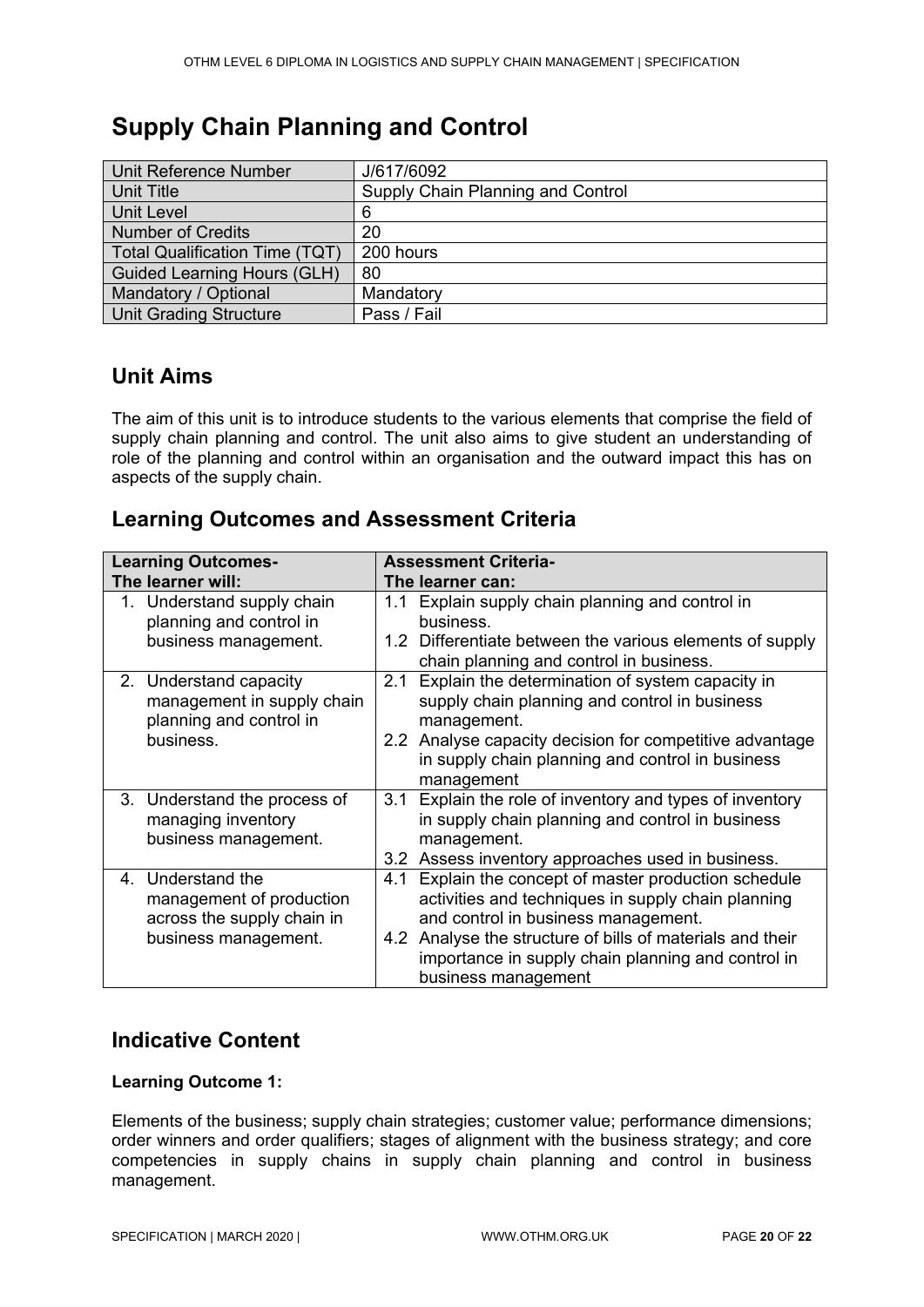Integration, supply chain operations, purchasing sourcing, distribution of business commodities.

#### **Learning Outcome 2:**

Capacity planning, inventory management & optimisation, demand management, master production scheduling, materials replenishment planning

Capacity decisions for competitive advantage; The role of capacity planning in production and inventory management; Capacity planning and control techniques in supply chain planning and control in business management, Porter's 5 forces, Value chain analysis, Fish bone analysis.

#### **Learning Outcome 3:**

Inventory types: Raw materials, work in progress, finished goods, service inventory, transportation, Inventory drivers; Periodic Review Systems; Restocking Levels

Economic Order Quantity (EOQ) and Economic Production Quantity (EPQ). Calculating TC in EOQ: TC = PD + HQ/2 + SD/Q. Calculating EPQ: EOQ=  $\sqrt{(2^* D^* C_0^* P)}$  (Ci<sup>\*</sup>(P-D)))

#### **Learning Outcome 4:**

Master Production Schedule (MPS) and Material Requirements Plan (MRP), Make-to-stock, make-to-order, assemble to order, available-to-promise.

Bill of material (BOM): Modular BOM, Configurable BOM, Multi-level BOM, use of characteristics to configure the BOM structure, BOM structure navigation.

### **Assessment**

To achieve a 'pass' for this unit, learners must provide evidence to demonstrate that they have fulfilled all the learning outcomes and meet the standards specified by all assessment criteria.

| <b>Learning Outcomes</b> | <b>Assessment criteria</b> | Type of    | <b>Word count (approx.</b> |
|--------------------------|----------------------------|------------|----------------------------|
| to be met                | to be covered              | assessment | length of coursework)      |
| $1 - 4$                  | All under LO 1-4           | Coursework | 4500                       |

### **Indicative reading list**

M. Christopher, (5th edition, 2016). *Logistics and Supply Chain Management.* Pearson

Sunil Chopra and Peter Meindl, (6th Edition, 2016). *Supply Chain Management – Strategy, Planning and Operations.* Global Edition, Pearson